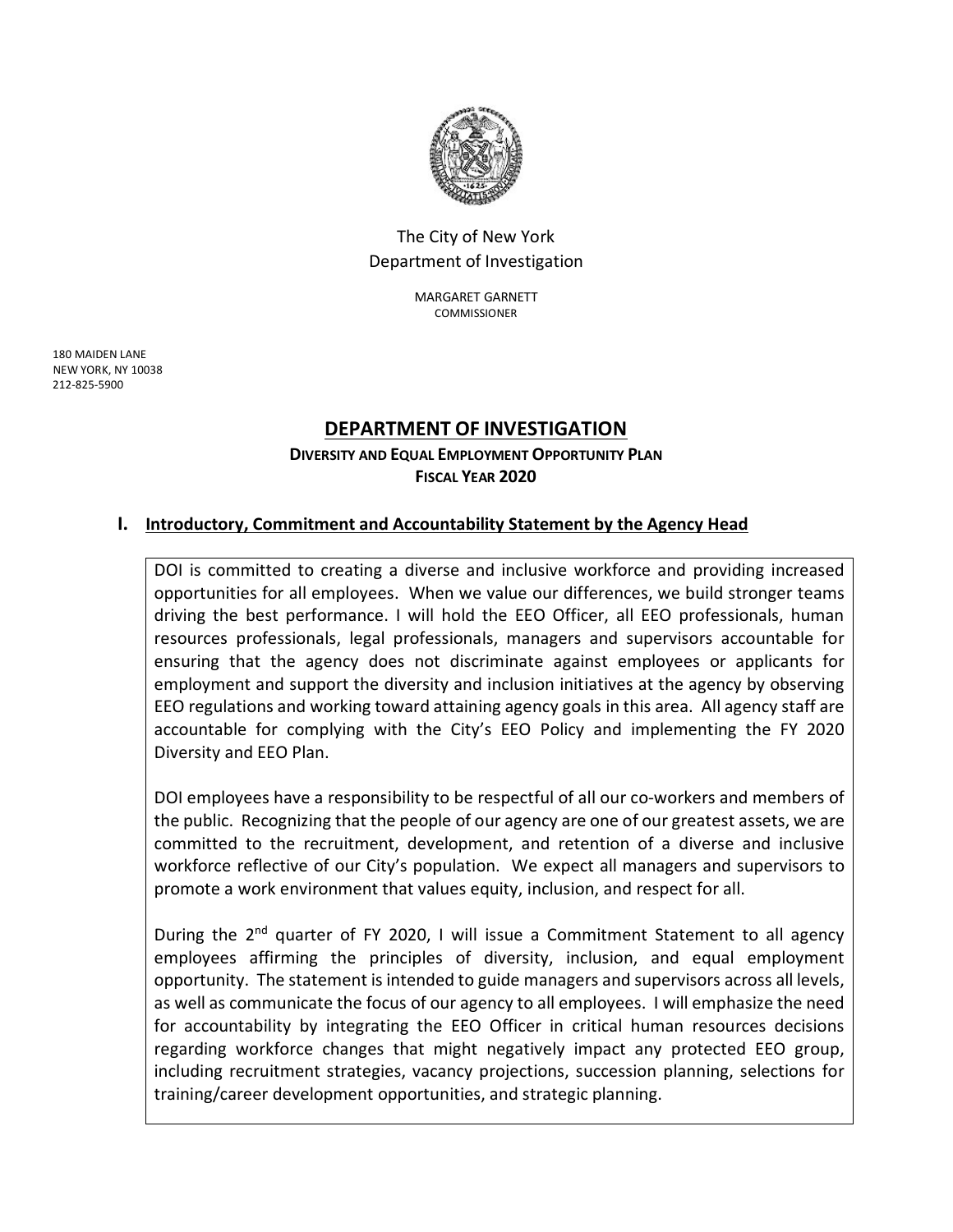I will drive accountability by involving the EEO Officer as the agency's makes critical human resources decisions, recruitment strategies, vacancy projections, succession planning, selections for training/career development opportunities, and strategic planning.

My leadership team will implement the objectives and actions of this plan, as well as work to create a diversity and inclusion strategy based upon guidance provided by the DCAS Office of Citywide Equity and Inclusion (OCEI). We will conduct discussions throughout the year coinciding with the issuance of our quarterly workforce reports and will take steps to review the goals we achieve throughout the year.

The agency has and will continue to report to DCAS on the steps undertaken to comply with all legal mandates and the provisions of the various Executive Orders and laws prohibiting employment discrimination in New York City. The agency will also disseminate and post legal notices and policies as required.

The agency is committed to maintain a workplace free from all forms of harassment and discrimination prohibited by the City's EEO Policy. The Agency EEO Officer, Chantal Senatus, will continue to serve as a resource for agency managers and supervisors by providing us with best practices and providing direction in addressing any identified EEO issues. The agency EEO Officer's contact information is prominently available to all employees. Employees will continue to be encouraged to contact the agency EEO Officer with any questions, inquiries, concerns or complaints regarding EEO rights and any allegation of violation of the EEO Policy.

## ☐ **This statement is the same as last year.**

## **II. Recognition and Accomplishments**

The agency's accomplishments in the past year in the area of EEO, Diversity and Inclusion consist of more generalized recognition of staff through:

1. DOI's Annual Awards Ceremony, January 25, 2019

At this event, employees and units are recognized for their work in furtherance of the agency's mission. It also presents an opportunity for employees to celebrate one another's accomplishments. The next Ceremony has been scheduled for January 17, 2020.

2. Annual Employee Appreciation Day, August 2, 2019

DOI held its 9<sup>th</sup> annual Employee Appreciation Picnic and Softball Tournament. The half-day event included food, games, and opportunities for employees to interact with other DOI employees, as well as senior management.

3. Galloneers Club Breakfast- September 24, 2019

Organized to recognize and appreciate staff who regularly participate in the agency's blood drives through the American Red Cross.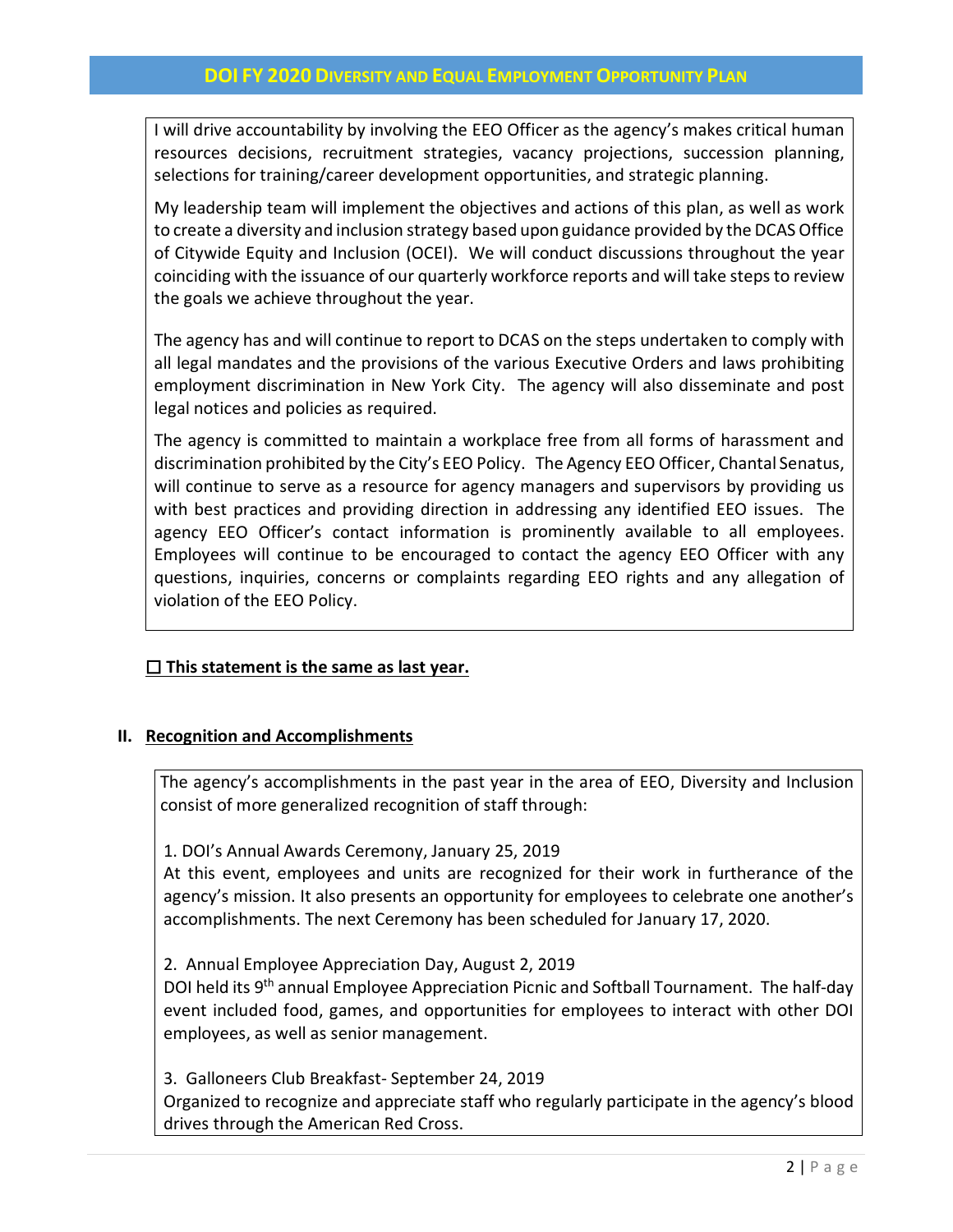4. Customer Service Appreciation breakfast October 2019 This event is held annually to recognize all of our front-line staff.

The agency will endeavor to recognize employees, supervisors, managers, and units demonstrating superior accomplishment in diversity and equal employment opportunity throughout the fiscal year. Such measures to be considered are:

 $\Box$  Diversity & EEO Awards\*

☐ Public Notices

 $\boxtimes$  Diversity and EEO Appreciation Events\*

☐ Positive Comments in Performance Appraisals

 ☒ Other: Continuing the traditions of Appreciation Day, the Awards Ceremony and the Customer Service Breakfast

*\*Please specify under "Additional Comments"*

*Additional Comments:*

We are planning a World in a Pocket food fair/competition for March 2020

#### **III. Workforce Review and Analysis**

1. Describe steps taken to encourage all employees at your agency to update self-ID information regarding race/ethnicity, gender, and veteran status through either NYCAPS Employee Self Service (ESS) or other means.

(*chart follows*)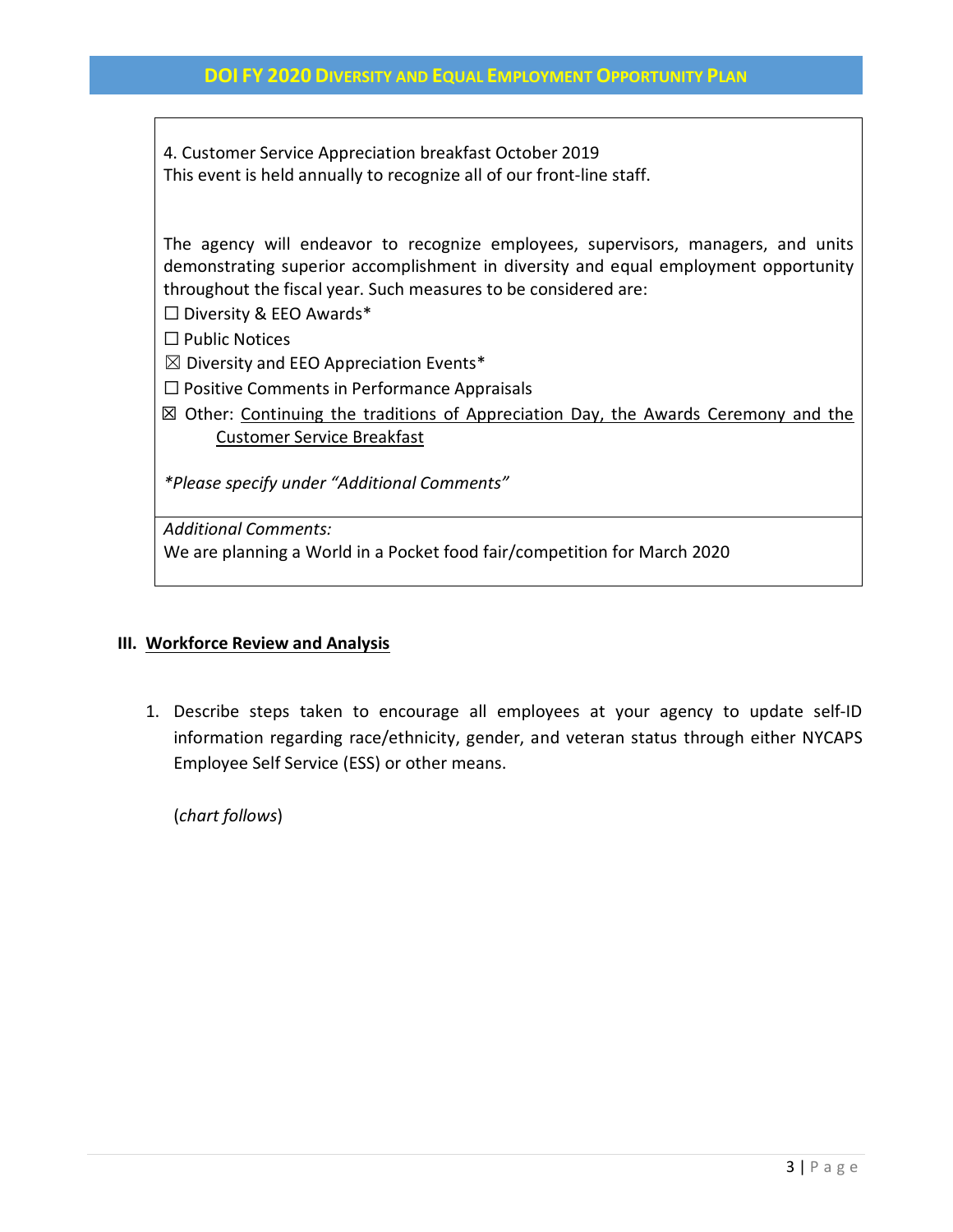In FY 2020, the agency will remind and encourage its employees to update self-ID information regarding race/ethnicity, gender, and veteran status through any of the following means:

 $\boxtimes$  NYCAPS ESS (by email annually)

☒ Agency's intranet site

☐ Newsletters

☒ On-boarding

 $\Box$  Manager/supervisor observation, if employee refuses to self-ID

*Additional Comments:*

As part of the on-boarding process, Human Resources will include the self-identification form. Additionally, as part of New Employee Orientation, the EEO staff include a reference to the form during the EEO presentation.

Human Resources also sends out periodic emails reminding staff that they have the ability to update their status through the self-identification form.

2. Describe the review process of the CEEDS workforce composition, utilization, new hires and promotions data presented in your quarterly agency workforce dashboard and/or internal workforce reporting. Describe how your agency's EEO Officer, Personnel Officer and General Counsel work together to review demographic trends. These reports reviewed regularly with the Agency Head.

 $\boxtimes$  The agency conducts regular reviews of the CEEDs data sent to the EEO Officer by DCAS' Office of Citywide Equity and Inclusion (OCEI) to provide demographic data and trends. The review takes into account workforce composition by job title, job group, race/ethnicity and gender of all employees; new hires, promotions and separation data; and utilization analysis.

| <b>Reviewed with</b> | Frequency                                                     |
|----------------------|---------------------------------------------------------------|
|                      | Human Resources,   ⊠Quarterly □Semi-Annually □Annually □Other |
| Director             |                                                               |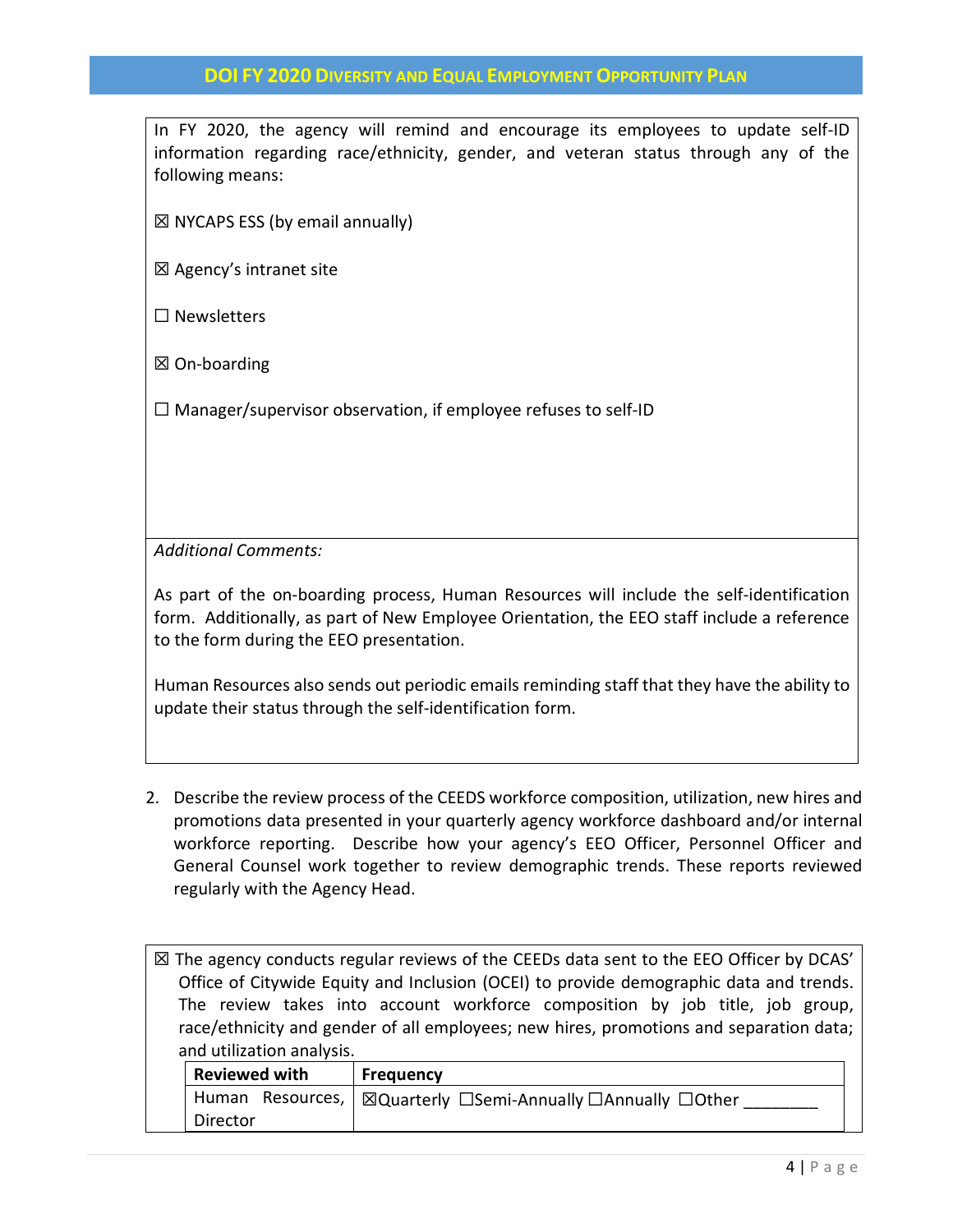| General Counsel, | ⊠Quarterly □Semi-Annually □Annually □Other                 |
|------------------|------------------------------------------------------------|
| Deputy           |                                                            |
| Commissioner     |                                                            |
| Commissioner     | ⊠Quarterly □Semi-Annually □Annually □Other                 |
| Other            | ⊠Quarterly □Semi-Annually □Annually ⊠Other First Deputy    |
|                  | Commissioner, Deputy Commissioner/Chief of Investigations, |
|                  | and the Deputy Commissioner for Operations                 |

- $\boxtimes$  The agency review entails a discussion concerning perceived workplace barriers for job groups that may surface in underutilization reports and for factors that may be creating these barriers (e.g., hiring patterns in specific job titles).
- $\boxtimes$  The agency reaches out to DCAS to serve as a resource in identifying strategies and best practices to address barriers to entry as well as to receive guidance concerning the interpretation of underutilization reports.

*Additional Comments:*

The agency also takes into account its on-loan staff, which is a significant portion of our workforce, in its statistical analysis. This includes primarily the staffing at our Offices of the Inspector Generals for NYCHA, Health + Hospitals, and School Construction Authority. The EEO Officer works with the HR Staff to obtain records relating to hiring, promotions and separations for each quarter. The EEO Officer tabulates the 'real time' statistics relating to these categories for DOI senior staff.

## **IV. EEO, Diversity, Inclusion, and Equity Initiatives for FY 2020**

1. Proactive Strategies to Enhance Diversity, EEO and Inclusion

**State below the central goals of your strategy for FY 2020 focused on enhancing diversity, equal employment opportunity, and the overall value of inclusion at your agency. Include initiatives identified under Managing Diversity Leadership Initiatives (MDLI) that your agency will implement in FY 2020.**

1. Workforce:

Our people are our greatest asset; we are committed to recruiting, developing and retaining a diverse and inclusive workforce which reflects our City's communities. Our goal is to recruit with diversity in mind by reaching out to organizations and school groups. We have the goal of developing a robust training program to encourage internal candidates to become informed and obtain experience that would make them the best prospects for promotion.

2. Workplace: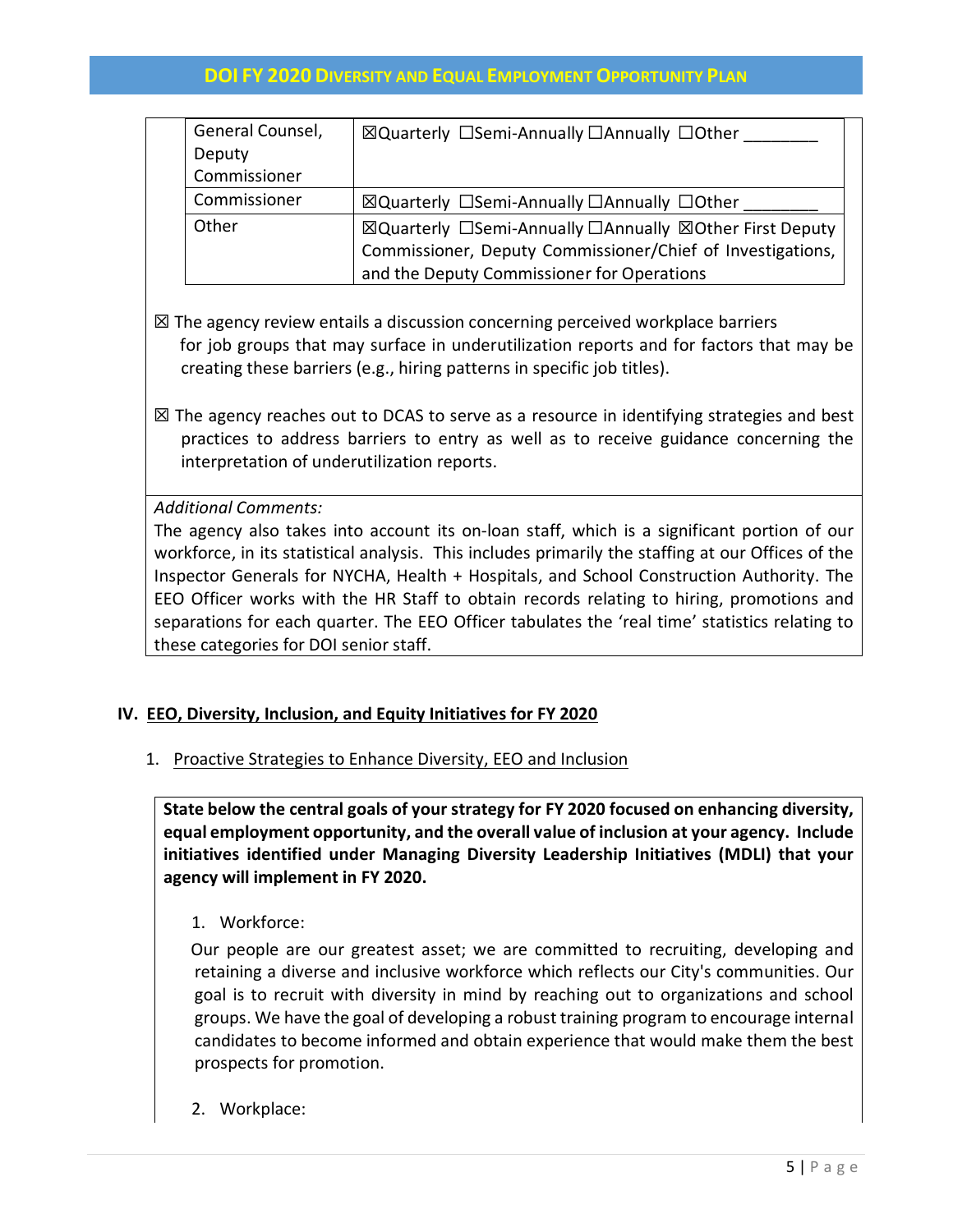We want our employees, present and future, to view us as an employer of choice. To do that, we will provide a workplace that values diversity of thought and background.

#### 3. Community:

DOI promotes outreach to the public which creates awareness of DOI's mission as well as DOI's availability as a potential employer in our communities. The Director of Intergovernmental Affairs and Outreach is committed to reaching out to police precincts and community groups to provide introductory presentations and informational materials to law enforcement partners and the public.

2. Describe the new and continuing initiatives devoted to innovative enhancement and expansion of the three strategic pillars of Diversity and EEO strategy: **WORKFORCE, WORKPLACE, & COMMUNITY.**

#### **A. WORKFORCE:**

**NOTE:** Please address the specific recruitment, selection and promotion strategies, sources and procedures in Sections V and VI.

The agency will address underutilization in FY 2020 by:

 $\boxtimes$  Enhancing internal and external applicant pools to address the underutilization.

 $\boxtimes$  Using the quarterly workforce dashboard and identifying specific job groups where underutilization exists to guide recruitment efforts.

The agency will implement the following strategies to address the impending retirement of employees and possible loss or gap in talent.

 $\Box$  Job analysis and skills audit.

 $\boxtimes$  Conduct workforce planning and forecasting.

- $\Box$  Use the DCAS Retirement Predictor Tools to address the impending retirement of employees and possible loss or gap in talent.
- $\boxtimes$  Integrate succession planning in the agency activities to develop a pipeline, facilitate a seamless transition and continuity of service.

 $\boxtimes$  Ensure that there will be a diverse applicant pool for the anticipated vacancies.

 $\boxtimes$  Encourage agency employees to take promotional civil service examinations by:  $\boxtimes$  Sending e-mails with schedule of exams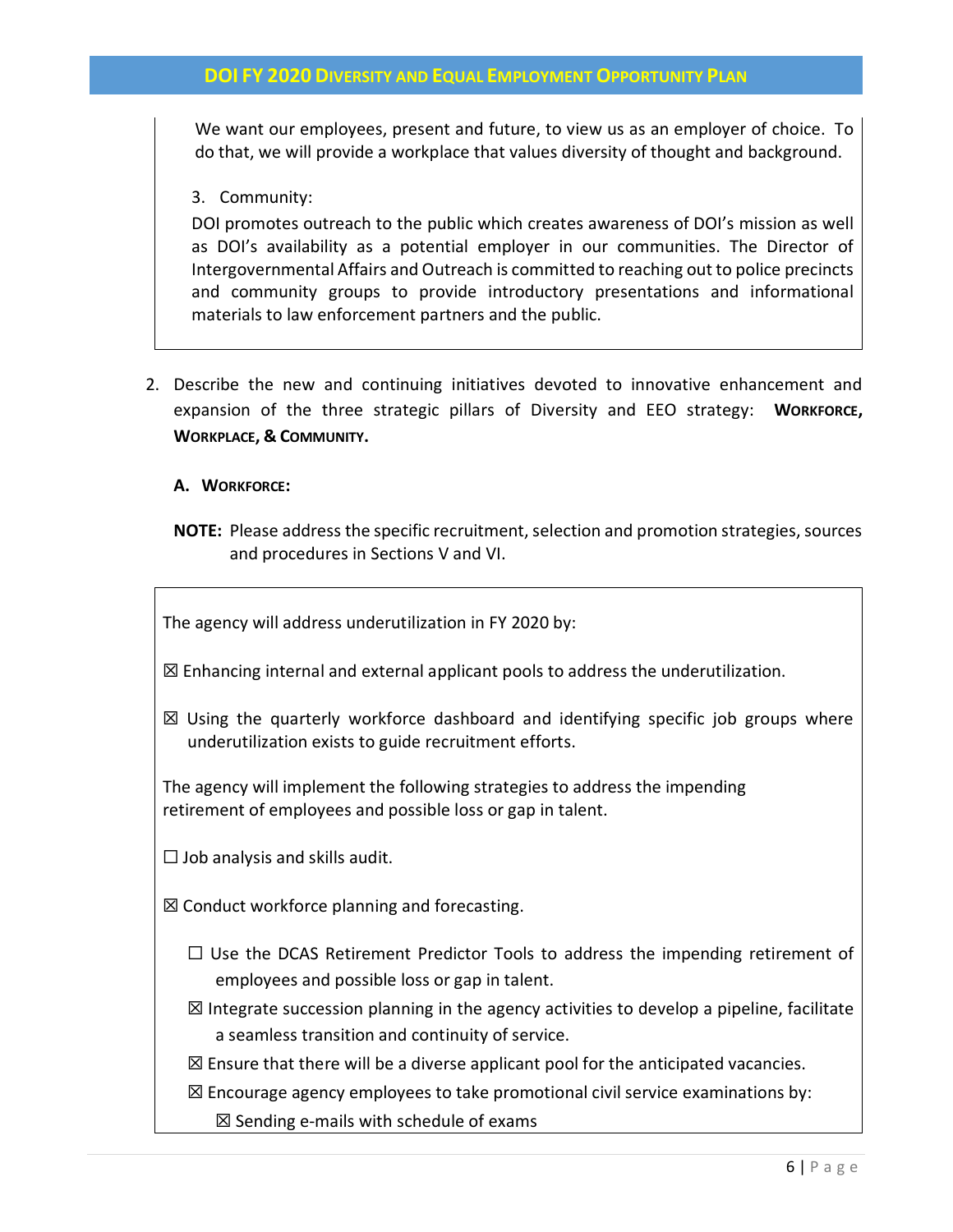$\boxtimes$  Providing link to specific DCAS exams

 $\Box$  Posting schedules and exam announcements at the agency intranet

 $\Box$  Other (specify):

 $\Box$  Institute coaching, mentoring and cross training programs.

 $\Box$  Identify best practices to retain mature employees.

 $\Box$  Implement initiatives to improve the development and training of underrepresented employees.

*Additional Initiatives, Programs, or Comments:*

Approximately ninety percent (90%) of DOI titles are Non-Competitive and Exempt, and therefore are not subject to selection from a Civil Service List. Therefore, DOI also encourages staff to look at these postings as promotional opportunities.

The agency is in the process of conducting job analysis and developing standard template tasks for particular titles while keeping in mind DCAS's Minimum Qualification Requirements.

## **B. WORKPLACE:**

The agency will take initiatives to create an inclusive work environment that values differences, and to maintain focus on retaining talent across all levels.

 $\boxtimes$  In FY 2019, the agency conducted the following survey(s) to improve the recruitment, hiring, inclusion, retention and advancement of people in underrepresented groups:

☐ Engagement /Job Satisfaction/ Employee Morale Survey(s)

 $\Box$  Citywide Onboarding survey

☒ Citywide Exit Survey for Non-Represented Employees

 $\boxtimes$  Exit interview or surveys developed by the agency

☒ The agency will adopt in FY 2020 the following initiatives based on the analysis of the results of the survey(s):

1. Engage in more management skills training for supervisors

2. Publicize professional development opportunities on a regular basis

*Additional Initiatives, Programs, or Comments:*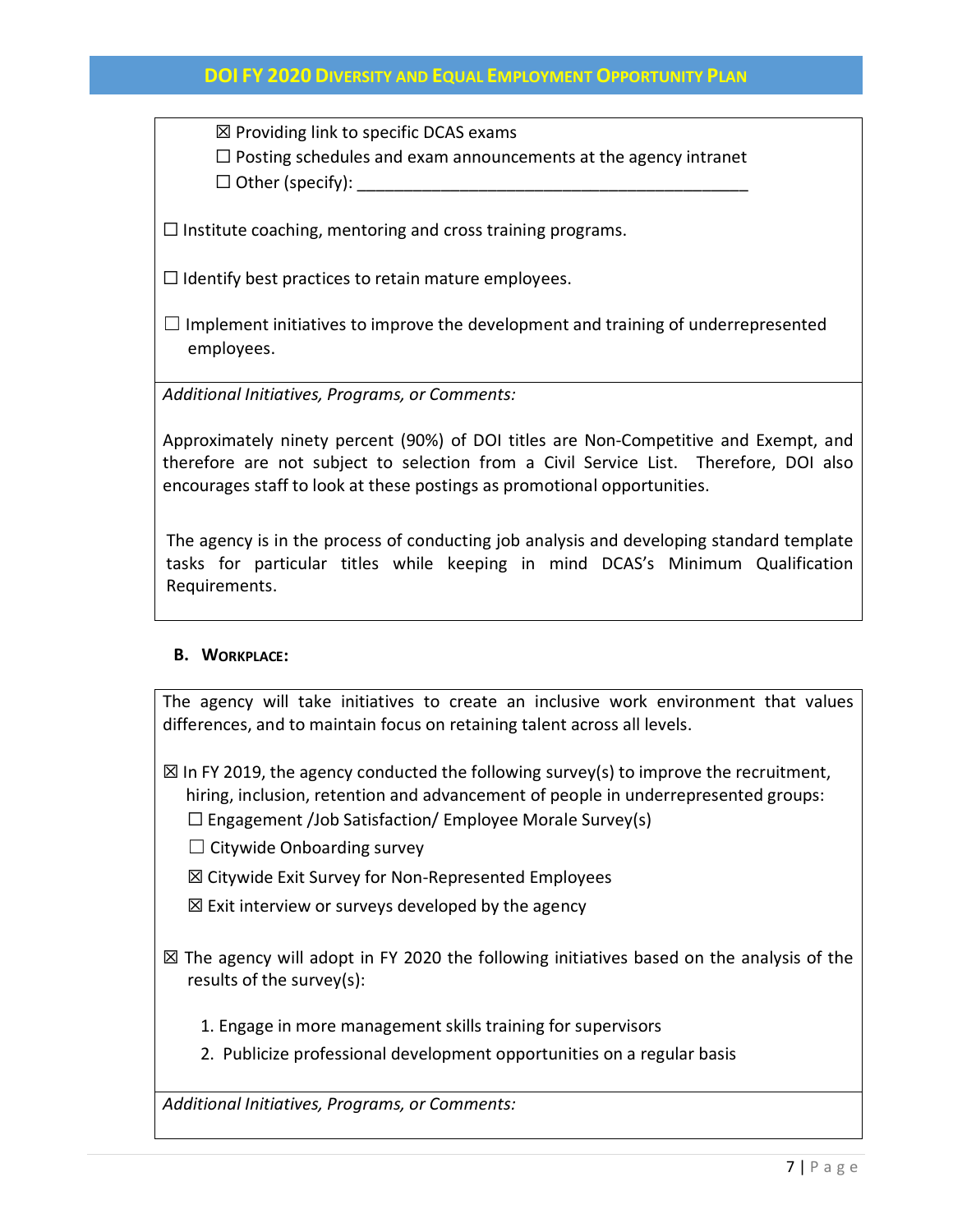Providing management and professional training opportunities to all DOI staff will enhance equal opportunity in career advancement. DOI will develop its training program to include management skills training, conflict resolution, and other relevant opportunities. There is also an Orientation Program for new staff to acclimate them to the agency's operations and practices.

## **C. COMMUNITY:**

In FY 2020, the agency will:

 $\boxtimes$  Continue or plan to promote diversity and EEO community outreach and government services, or participation with minority and women owned business enterprises (MWBEs).

 $\Box$  Use a customer satisfaction survey.

 $\Box$  Identify best practices for establishing a brand of inclusive customer service.

 $\Box$  Undertake initiatives to improve community relations, community awareness, and to engage communities being served in recruitment efforts, service development and delivery.

*Additional Initiatives, Programs or Comments:*

We will continue to identify best practices for creating and disseminating Requests for Proposals, remaining cognizant of the requirements under the City's MWBE programs.

## **V. Recruitment**

#### **A. Recruitment Efforts**

1. Summary of Recruitment Efforts – Include steps that will be taken to give notice to all employees of discretionary job postings within the agency as well as proactive efforts/strategies planned to market positions externally.

The agency will implement the following recruitment strategies and initiatives in FY 2020:

☒ Review policies, procedures, and practices related to targeted outreach and recruitment.

 $\boxtimes$  Direct resources to bolster efforts aimed at increasing the effectiveness of diversity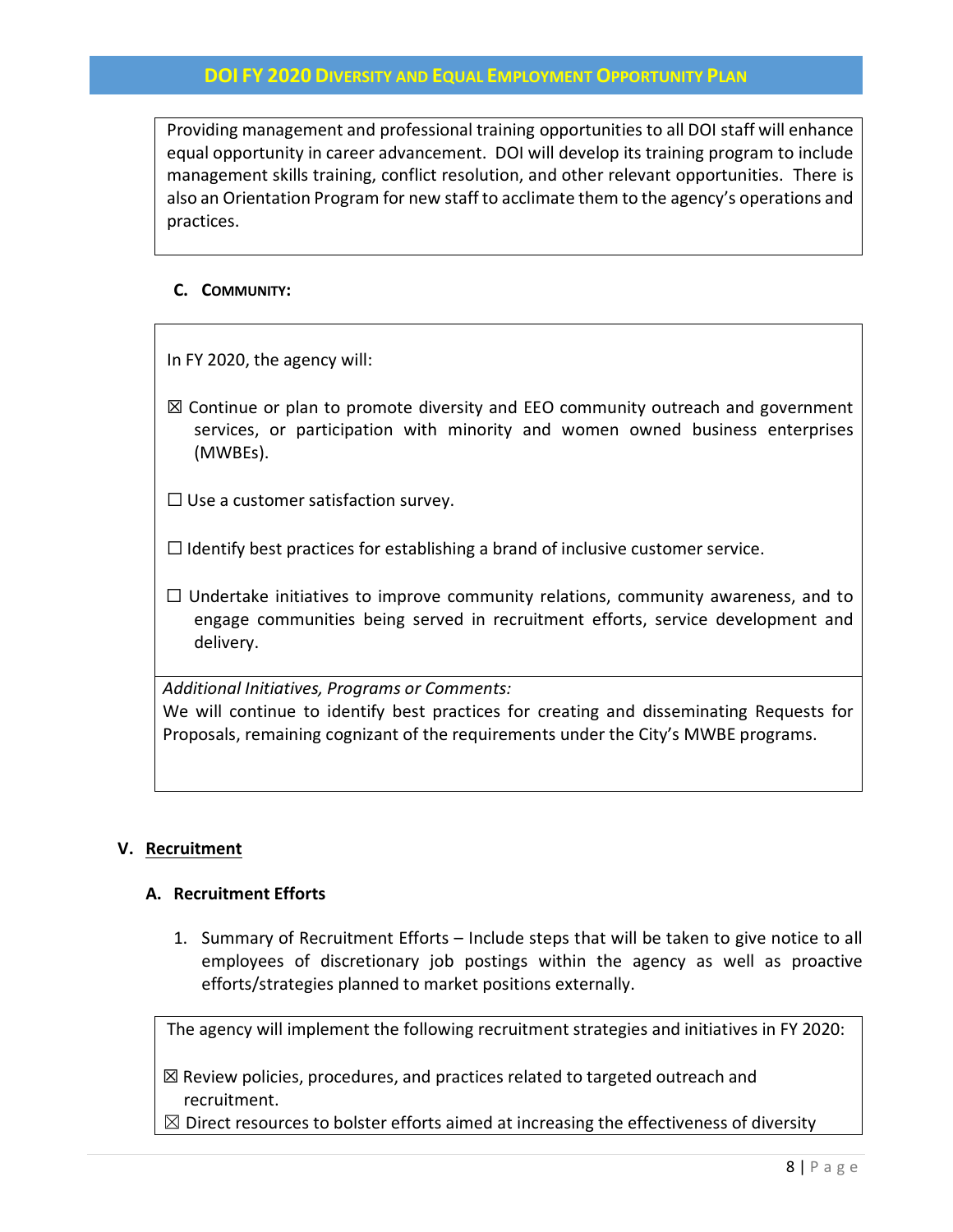recruitment.

- $\boxtimes$  Put in place an operating, up-to-date, accessible website, mobile application and social media presence related to careers.
- $\boxtimes$  Assess agency job postings to ensure appropriate diversity, inclusion, and equal opportunity employer messaging.
- $\boxtimes$  Share job vacancy notices with the Mayor's Office for People with Disabilities at [nycatwork@mopd.nyc.gov,](mailto:nycatwork@mopd.nyc.gov) (212) 788-2830 and ACCES VR by sending the job vacancy notices to Maureen Anderson at [Maureen.Anderson@nysed.gov,](mailto:Maureen.Anderson@nysed.gov) (212) 630-2329 so they can share it with their clients.
- ☐ Reach out to the DCAS Office of Citywide Recruitment (OCR) as a resource at [citywiderecruitment@dcas.nyc.gov.](mailto:citywiderecruitment@dcas.nyc.gov)
- $\boxtimes$  If your agency is an eHire agency, post ALL vacancies on NYC Careers.
- $\boxtimes$  Ensure that agency personnel involved in both the discretionary and the civil service hiring process have received:
	- $\boxtimes$  structured interviewing training
	- $\boxtimes$  unconscious bias training
- $\boxtimes$  Use the NYCAPS eHire Applicant Interview Log to determine whether recruitment efforts and recruitment sources yield a diverse pool of qualified candidates.
- $\boxtimes$  Assess recruitment efforts to determine whether such efforts adversely impact any particular group.

*Additional Strategies, Initiatives and Comments:*

1. Post all positions internally and notify employees of open positions, including whether a position represents a promotional opportunity.

2. Provide current employees who applied for the vacancy and met the minimum qualification requirements with the opportunity to interview for the job, unless the employee does not have the listed qualifications.

3. Participate in job fairs and provide postings to minority organizations and other diverse populations. We also employ college students as interns in order to provide them with a greater understanding of the agency and to promote future employment.

Note, that approximately ninety percent (90%) of DOI titles are Non-Competitive and Exempt, and therefore are not subject to selection from a Civil Service List. We will continue to engage in communications with MOPD regarding Civil Service titles and will explore options relating to the distribution of other postings to MOPD.

Please note that with respect to the Post-Selection process, DOI currently has its own Interview Logs and does not use the NYCAPS eHire Interview Logs. We are in the process of evaluating whether the agency will make the shift to using the eHire Interview Logs in the future.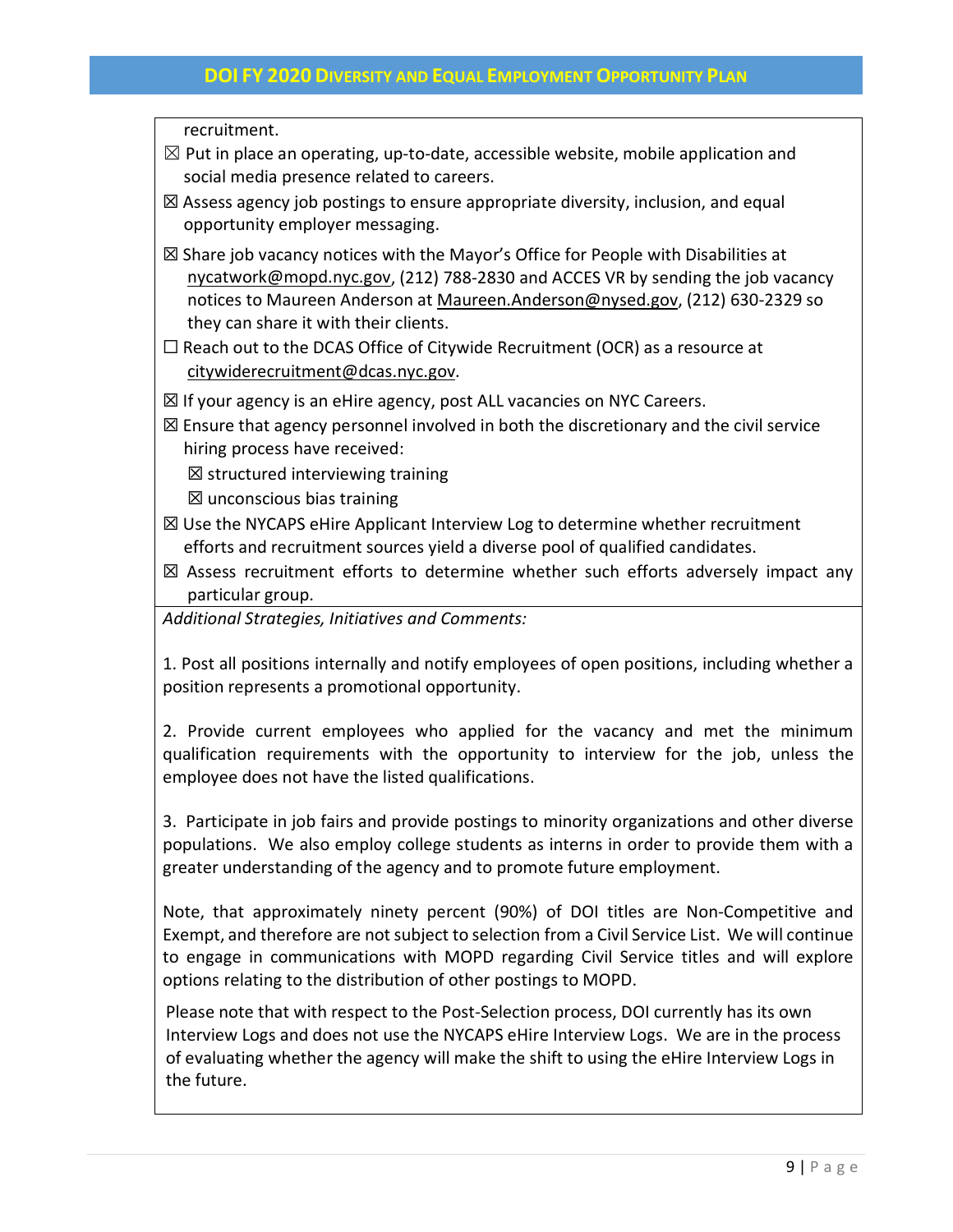|                                                                                           | What sort of return do you expect to see<br>from the effort? Indicate if this source |  |  |
|-------------------------------------------------------------------------------------------|--------------------------------------------------------------------------------------|--|--|
| Diverse Recruitment Source(s)                                                             | yielded increased and diverse applicant                                              |  |  |
|                                                                                           | pool. Were there successful hires from this                                          |  |  |
|                                                                                           | source?                                                                              |  |  |
| 1. College and Universities including: John Jay                                           | We are hopeful that our efforts will<br>1.                                           |  |  |
| College, Cardozo, New York Law School,                                                    | allow us to reach a larger diverse                                                   |  |  |
| Baruch, Pace University, Monroe College,                                                  | population and thereby result in an                                                  |  |  |
| and St. John's University (including affinity<br>groups)                                  | increasingly diverse workforce. We are<br>also working on ways to track our efforts  |  |  |
|                                                                                           | more closely.                                                                        |  |  |
|                                                                                           | $\boxtimes$ Previous hires from this source                                          |  |  |
|                                                                                           |                                                                                      |  |  |
| 2. Minority organizations and associations                                                | 2. Same as above                                                                     |  |  |
| including: Asian American Bar Association,                                                |                                                                                      |  |  |
| The LGBT Bar Association of Greater New                                                   | Previous hires from this source                                                      |  |  |
| York, National Latino Officers Association,<br>National Association of Black Accountants, |                                                                                      |  |  |
| and 100 Blacks in Law Enforcement Who                                                     |                                                                                      |  |  |
| Care.                                                                                     |                                                                                      |  |  |
|                                                                                           |                                                                                      |  |  |
| 3. Specialized Disciplines including: The                                                 | 3. Same as above                                                                     |  |  |
| Association of Inspectors General, National<br>Association of African Americans in Human  |                                                                                      |  |  |
| Resources, Discover Policing, City & State,                                               | $\Box$ Previous hires from this source                                               |  |  |
| and the New York Law Journal                                                              |                                                                                      |  |  |
|                                                                                           |                                                                                      |  |  |
| Simplicity and Handshake<br>4.                                                            | 4. Same as above                                                                     |  |  |
|                                                                                           | Previous hires from this source                                                      |  |  |
|                                                                                           |                                                                                      |  |  |
| 5. Specialized recruiting source- Professional                                            | 5. Diversity recruiting platform through                                             |  |  |
| <b>Diversity Network</b>                                                                  | which we anticipate being able to better                                             |  |  |
|                                                                                           | the<br>track<br>minority and<br>women                                                |  |  |
|                                                                                           | organizations through which candidates<br>are applying.                              |  |  |
|                                                                                           |                                                                                      |  |  |
|                                                                                           | Previous hires from this source                                                      |  |  |
|                                                                                           |                                                                                      |  |  |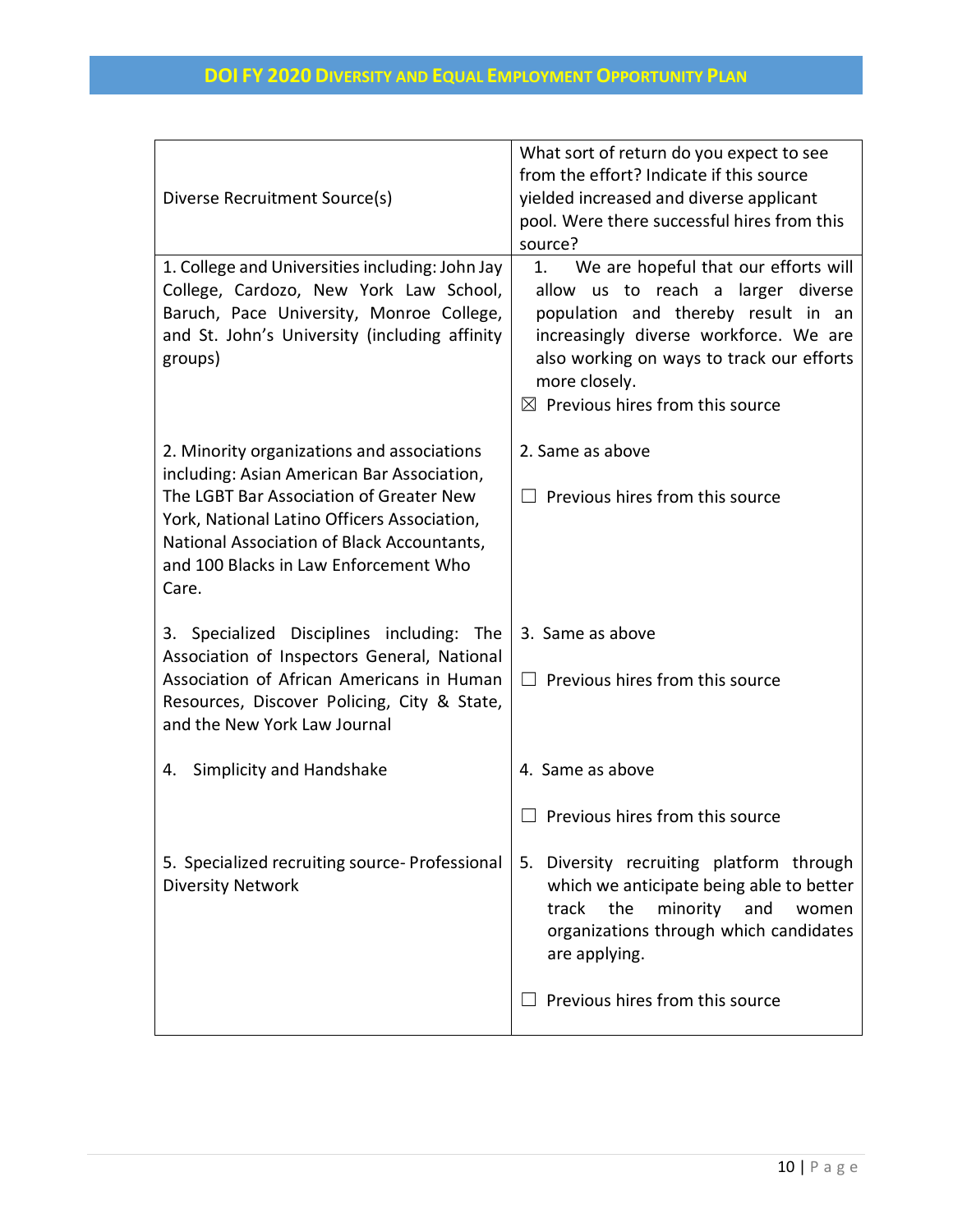## **B. Internships/Fellowships**

Indicate the type of internship/fellowship opportunities available at your agency. Please provide the number of student interns/fellows employed in FY 2019 and their demographic profiles. Indicate your plans to provide internship/fellowship opportunities in FY 2020.

The agency provided the following internship opportunities in FY 2019:

| Type of<br>Internship\Fellowship |                               | <b>Total</b>                     | Race/Ethnicity [#s]<br>* Use self-ID data | Gender [#s]<br>* Use self-ID data  |
|----------------------------------|-------------------------------|----------------------------------|-------------------------------------------|------------------------------------|
|                                  | 1. Urban Fellows              | 0                                |                                           | M F Non-Binary<br>Other Unknown __ |
|                                  | 2. Public Service<br>Corps    | 0                                |                                           | M F Non-Binary<br>Other Unknown    |
|                                  | 3. Summer College<br>Interns  | See additional<br>comments below |                                           | M F Non-Binary<br>Other Unknown    |
|                                  | 4. Summer Graduate<br>Interns | See additional<br>comments below |                                           | M F Non-Binary __<br>Other Unknown |
|                                  | 5. Other (specify):           | See additional<br>comments below |                                           | M F Non-Binary __<br>Other Unknown |

 $\boxtimes$  The agency will continue to utilize the internship/fellowship programs to improve a pipeline of candidates from underutilized groups for entry-level positions, including in mission-critical occupations.

 $\boxtimes$  The agency has hired former interns/fellows.

 $\boxtimes$  The agency plans to provide internship/fellowship opportunities in FY 2020.

*Additional Comments:*

DOI currently provides investigative and legal internships. In FY 2019 (Fall 2018, Spring 2019 and Summer 2019), there were a total of 78 DOI interns, a decrease of 9 intern positions made available in Fiscal Year 18: 45 female, 33 male, 6 Black, 8 Asian, 10 Hispanic, 2 identifying as being of two or more races, 51 White and 0 Other/Unidentified.

We will continue our summer internship program for investigative and legal positions, and seek to recruit a diverse, qualified group from various schools. We also plan to proactively recruit for each semester, offering interns the opportunity to intern for a maximum period of 2 semesters so that the opportunity to experience DOI is exercised more broadly. This will hopefully also assist in increasing the diversity of our applicant pools.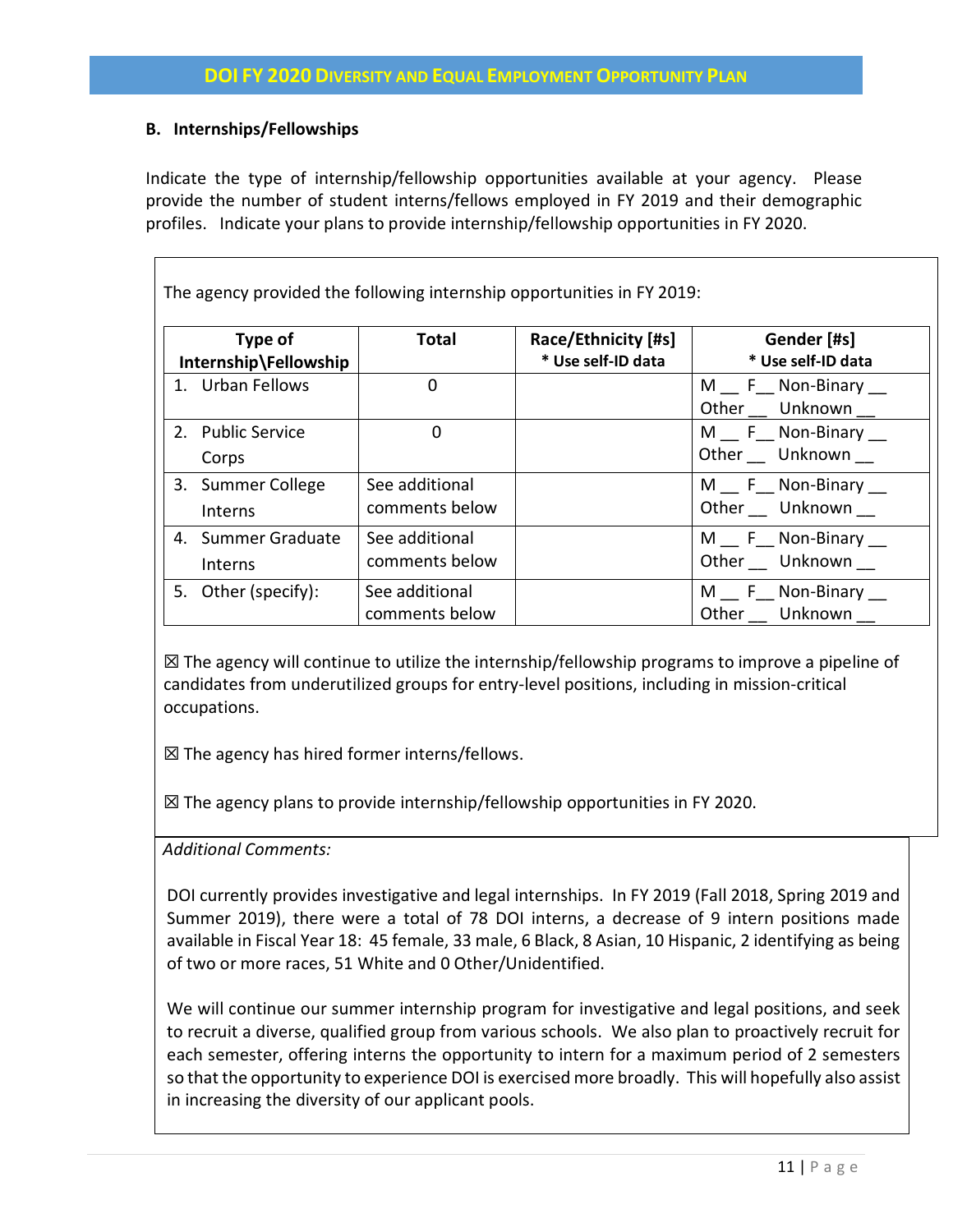We have instituted a more formal self-reporting program, requiring that interns complete the Citywide self-identification form, for interns so as to maintain more accurate statistics regarding ethnicity and gender. The detailed statistics are noted below.

|                                | <b>Fall 2018</b> | Spring 2019    | Summer 2019    |
|--------------------------------|------------------|----------------|----------------|
| <b>Total Graduate Students</b> | 14               | 8              | 10             |
| Male                           | 5                | $\mathbf{1}$   | 5              |
| Female                         | 9                | 7              | 5              |
| White                          | 10               | 5              | $\overline{7}$ |
| <b>Black</b>                   | 0                | 0              | 1              |
| Hispanic                       | 1                | $\overline{2}$ | 1              |
| Asian                          | $\mathbf{1}$     | $\mathbf{1}$   | $\mathbf{1}$   |
| 2 or more races                | $\overline{2}$   | 0              | 0              |
|                                |                  |                |                |
|                                |                  |                |                |
|                                |                  |                |                |
| <b>Total Undergraduate</b>     |                  |                |                |
| <b>Students</b>                | 14               | 9              | 23             |
| Male                           | 5                | 5              | 12             |
| Female                         | 9                | 4              | 11             |
| White                          | 7                | 6              | 16             |
| <b>Black</b>                   | $\overline{2}$   | $\mathbf{1}$   | 3              |
| Hispanic                       | 3                | 0              | 3              |
| Asian                          | $\overline{2}$   | $\overline{2}$ | $\mathbf 1$    |
| 2 or more races                | 0                | 0              | 0              |

## **C. 55-a Program**

1. Please discuss plans to utilize the 55-a Program to hire and retain qualified individuals with disabilities. Indicate the goals of your 55-a Program Coordinator for FY 2020. Also include your agency plans to do the following: participate in career and job fairs; use internship, work-study, co-op, and other programs to attract a pool of diverse 55-a program applicants; and promote and encourage 55-a program participants to take civil service examinations.

The agency uses the 55-a Program to hire and retain qualified individuals with disabilities and plans to utilize the 55-a Program to hire and retain qualified individuals with disabilities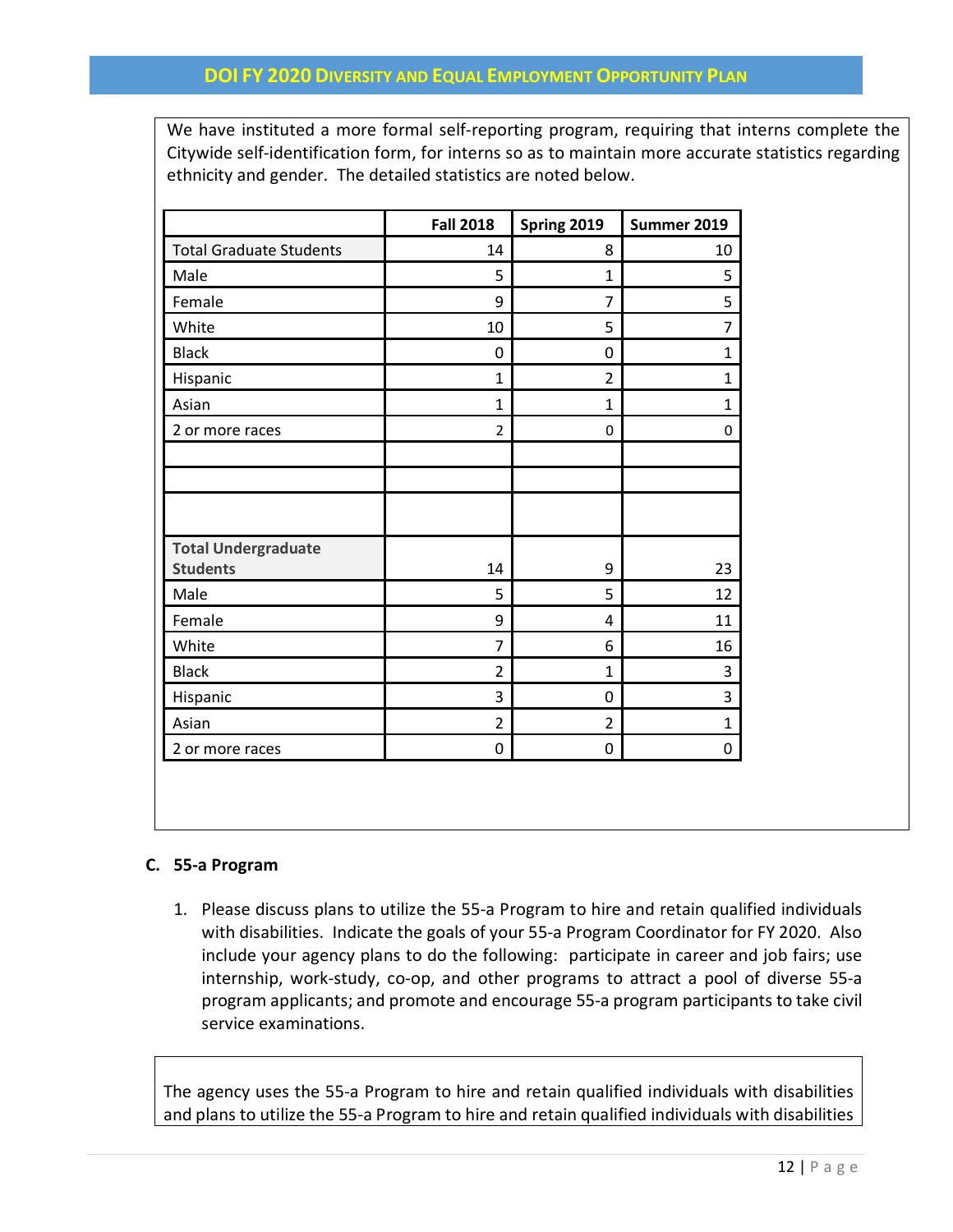in FY 2020. Currently, there are  $0$  [number] 55-a participants. There are  $0$ [number] participants who have been in the program less than 2 years. Last year, a total of \_\_0\_\_ [number] new applications for the program were received and \_\_0\_ participants left the program due to [state reasons]. The agency has been actively working with DCAS on taking advantage of 55-a program opportunities.

 $\boxtimes$  The agency will review and process new applications for the 55-a program in light of DCAS' policy guidance which states that decisions on 55-a program admissions should take into account the following three criteria:

a) the severity of the candidate's physical and/or mental disability;

b) the candidate's previous and/or current encounter with significant barriers to finding employment due to the disability;

c) the candidate's encounter of obstacles that can prevent him/her from taking civil service examinations due to the disability.

 $\boxtimes$  Based on the June 7, 2016 -55-a memorandum, issued by DCAS, the agency will carefully evaluate each request by longtime provisional employees for designation under § 55-a to serve non-competitively in a competitive title position to ensure that the request is not made solely to avoid the consequences of CSL § 65(3). In addition, the agency will reiterate to provisional staff that 55-a certification should not be used as a substitute for passing a civil service exam. The agency will encourage 55-a participants to take civil service examinations.

 $\boxtimes$  The agency plans to participate in career and job fairs and use internship, work-study, coop, and other programs to attract a pool of diverse 55-a program applicants.

The goals of the 55-a Coordinator for FY 2020 are:

 1. To create a greater awareness of the 55-a program through continued communications on the DOI intranet and agency bulletin boards

 2. To remind hiring managers that Human Resources is available to assist with reaching out to MOPD for candidates.

*Additional Goals, Initiatives, and Comments:*

Approximately ninety percent (90%) of DOI titles are Non-Competitive and Exempt, and therefore are not subject to selection from a Civil Service List.

## **VI. Selection (Hiring and Promotion)**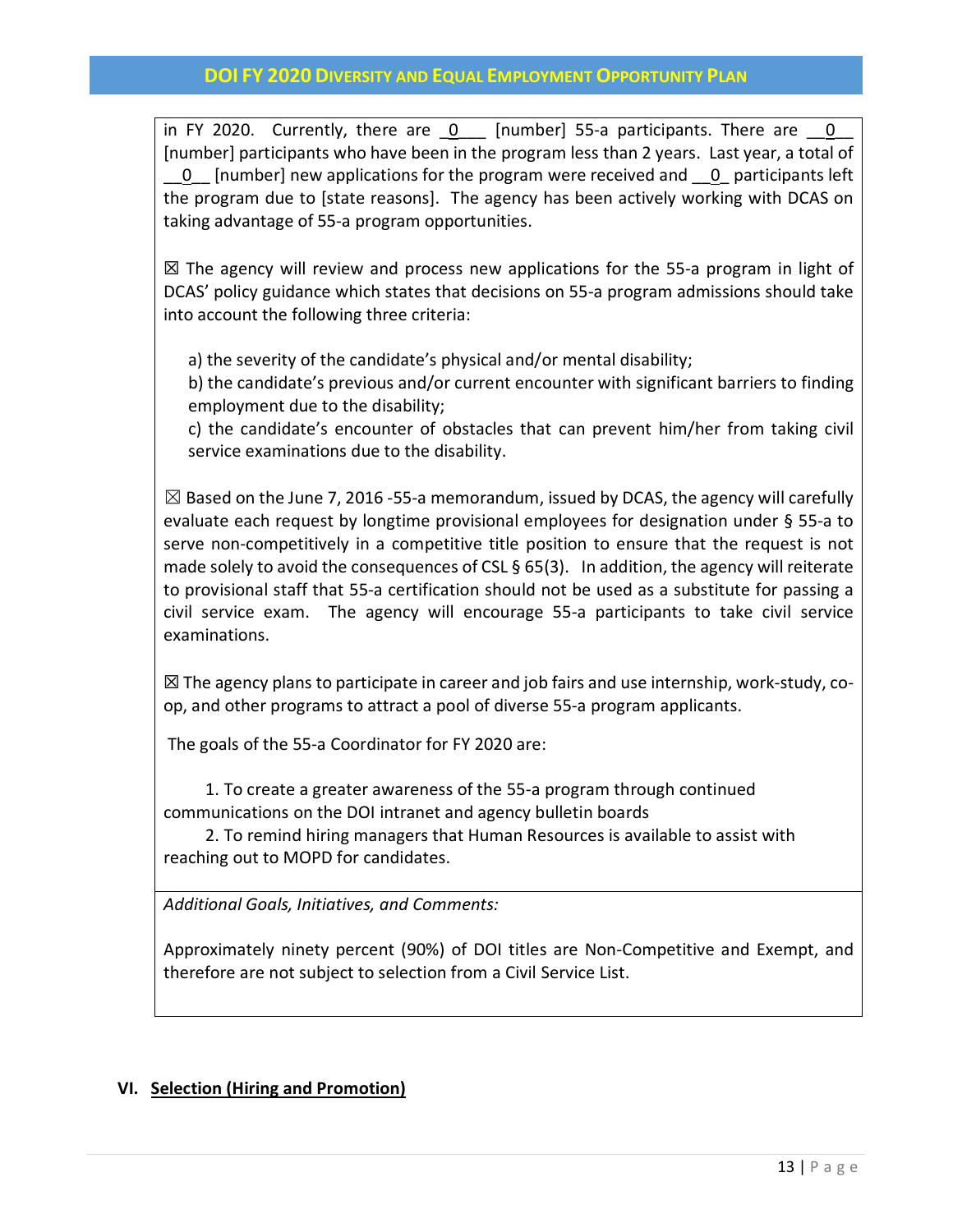1. For FY 2020, if your agency is fiscally able to hire new employees and/or backfill open positions, please discuss the planned duties for your career counselor specific to advising employees of opportunities for promotion as well as overall career development.

In FY 2020, the agency's Career Counselor will perform the following tasks:

- $\Box$  Review policies, procedures, and practices related to hiring (including vacancy announcements, use of certification lists, and the selection process for mission critical occupations).
- $\boxtimes$  Promote employee awareness of opportunities for promotion and transfer within the agency.

 $\boxtimes$  Inform employees on promotional and transfer opportunities.

- $\boxtimes$  Arrange agency wide notification of promotional and transfer opportunities.
- $\boxtimes$  Encourage the use of training and development programs to improve skills, performance and career opportunities.
	- $\boxtimes$  Provide information to staff on both internal and external Professional Development training sources.
	- $\Box$  Explain the civil service process to staff and what it means to become a permanent civil servant.
	- $\Box$  Provide technical assistance in filing for upcoming civil service exams.
- $\boxtimes$  Provide agency staff with citywide vacancy announcements, civil service exams notices and other career development information.
- $\boxtimes$  Continue to facilitate the use of training to improve skills and access to career opportunities of all employees in its Leadership Program and via referrals to DCAS.
- $\Box$  Assist employees and Job Training Program participants (if applicable) assess and develop career paths.
- $\Box$  Provide resources and support for:
	- $\Box$  Targeted job searches
	- $\Box$  Development job search strategies
	- $\Box$  Resume preparation
	- $\Box$  Review of effective interview techniques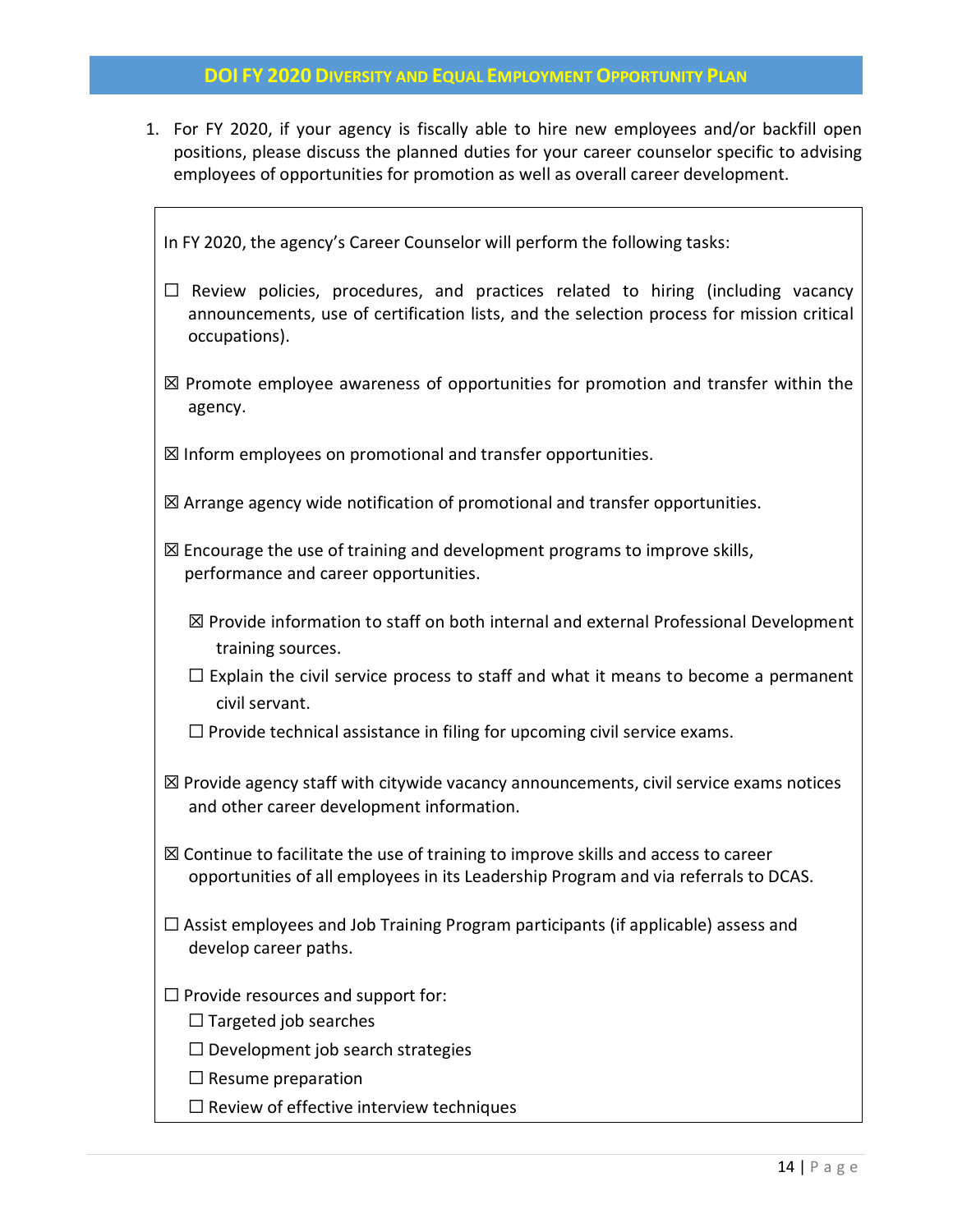$\Box$  Review of techniques to promote career growth and deal with change  $\Box$  Internship exploration

*Additional Initiatives and Comments:*

DOI encourages staff to take developmental/skills courses offered through the DCAS Citywide Training Center. Additionally, the agency has offered writing courses and training on an ad hoc basis.

- 2. What are your current new hire and promotional procedures for selection, especially for mid- and high-level discretionary positions?
	- In FY 2020, the agency will do the following:
	- $\boxtimes$  Review and develop a protocol for in-title promotions and salary increases.
	- $\boxtimes$  Promote employee awareness of opportunities for promotion and transfer within the agency.
	- $\boxtimes$  Assess the criteria for selecting persons for mid-level to high level positions.
	- $\boxtimes$  Publicly post announcements for all positions, including senior staff positions.
	- ☒ Actively reach out to networks of underrepresented groups as part of its outreach.
	- $\boxtimes$  Reach out to the Mayor's Office of Appointments for help to identify diverse pools of talent and additional networks for finding qualified candidates.
	- $\boxtimes$  Ensure that hiring managers are trained in structured interviewing techniques to avoid unintentional biases in the hiring process.
	- $\boxtimes$  Assess the manner in which candidates are selected for employment, to determine whether there is any adverse impact upon any particular racial, ethnic, disability, or gender group.
	- $\boxtimes$  If adverse impact is discovered, the agency head will determine whether the criteria being utilized are job-related. If the criteria are not job-related, the agency will discontinue using that method.
	- ☐ Compare the demographics of current employees to the placements.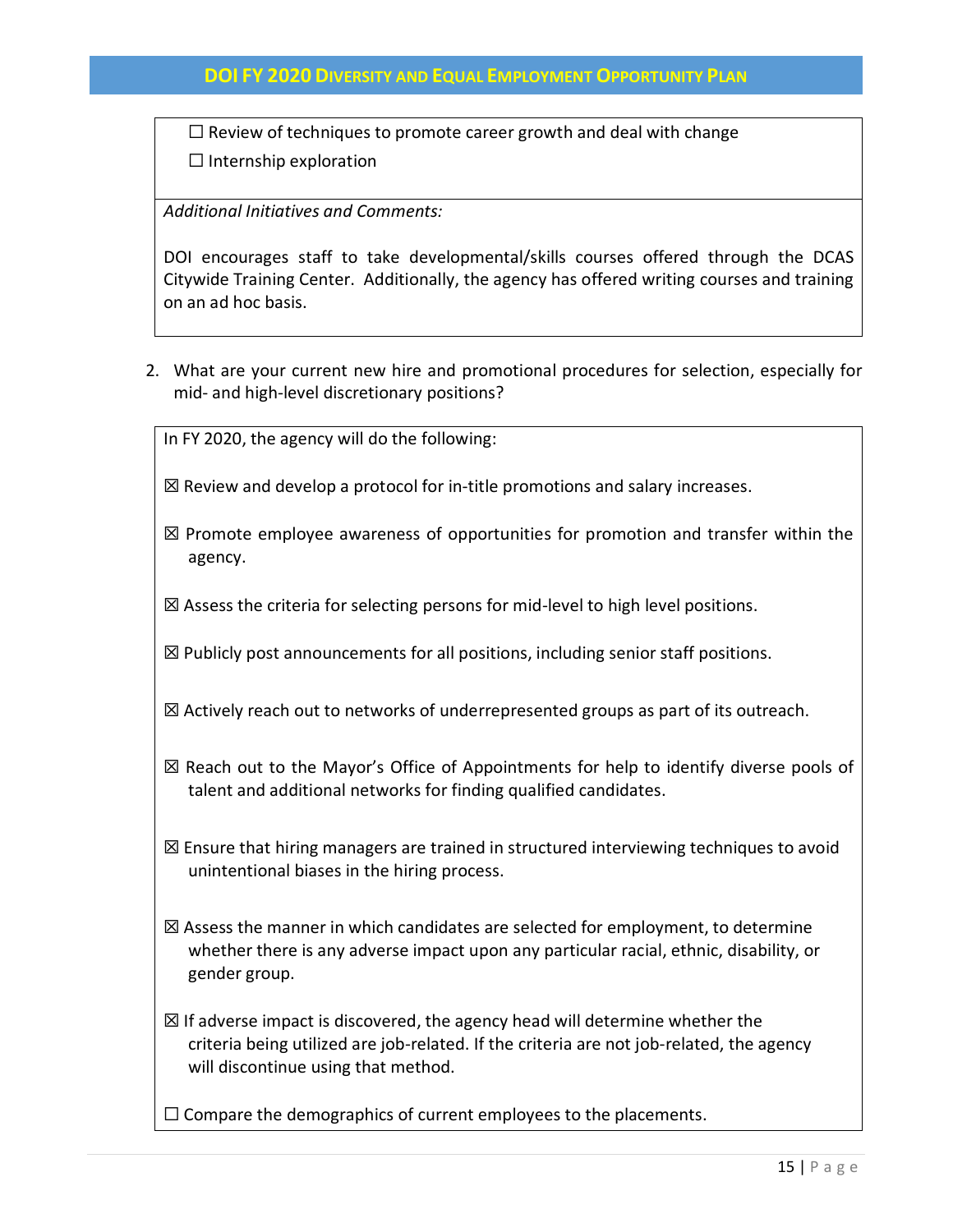$\boxtimes$  Revise the promotion request form to include the various reasons why a promotion may be necessary.

 $\boxtimes$  Review the demographics race\ethnicity and gender for those who received the promotion\salary raises.

 $\Box$  Submit the resumes for the second- and third-choices for the position.

 $\boxtimes$  Review the demographics of the senior leadership regularly (by Agency Head).

 $\boxtimes$  Review on a quarterly basis the demographics of those who received promotion and share the information with the Commissioner and Human Resources (by EEO Officer).

*Additional Comments:*

DOI posts open job positions, including mid- and high-level positions, on nyc.gov as well as the publications noted herein. As part of outreach, DOI's Human Resources personnel contact minority professional organizations to inform them of open positions and to solicit a diverse, qualified applicant pool.

The agency has also engaged the assistance of Profession Diversity Network- a platform for multiple women and minority professional organizations in various disciplines. The functionality of this resource is being revisited through our Director of Intergovernmental Affairs and Outreach.

The DOI Human Resources Unit internally and publicly posts job announcements for senior staff positions. DOI Hiring Managers conduct interviews and ask questions designed to assess the candidate's substantive knowledge, management skills and other relevant skills. The Commissioner and other senior staff have the option to interview any and all candidates being considered but focus on those candidates considered for mid- and high-level positions. In order to expand the applicant pool for open positions, DOI encourages employees to make referrals to others who meet the job requirements.

DOI is mindful of demographics as reflected in the CEEDs data, as well as other DOI records, and takes measures to prevent underutilization. Specifically, the agency regularly monitors diversity within senior management and considers diversity when seeking candidates for mid- and high-level positions.

The agency's protocol for in title promotions/salary increases includes providing a justification for the promotion/salary increase as part of the Personnel Action Request package. The recommending supervisor must make clear what sets this employee apart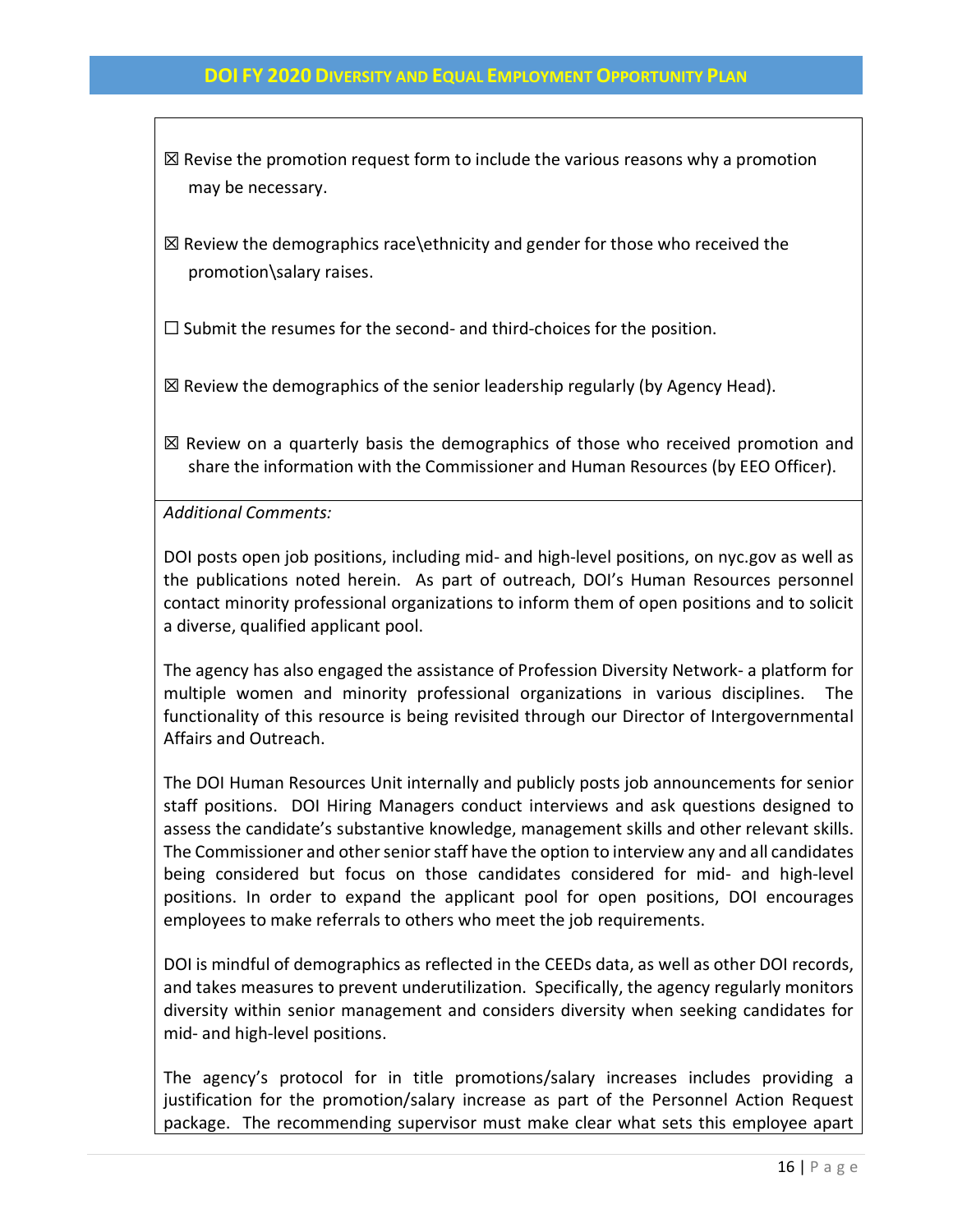from others in the same title so as to justify selecting that employee for the promotion/salary increase. Human Resources has developed a promotions checklist for agency use. These recommendations are reviewed by Executive Staff as part of the approval process.

3. For FY 2020, indicate how your agency will review the methods by which candidates are selected for new hiring and promotion. Identify the steps that are taken to ensure that selection process is objective and job related. For instance, have you explored/implemented structured interviewing and/or training, panel interviews, etc.?

During FY 2020, the agency will do the following:

- $\boxtimes$  Review policies, procedures, and practices related to hiring (including vacancy announcements, use of certification lists, and the selection process for mission critical occupations for possible barriers that have a negative impact on minority employees and applicants.
- $\boxtimes$  Use a collaborative effort between EEO, HR and managers where necessary, develop action plans to eliminate identified barriers.
- $\boxtimes$  Develop specific, job-related qualification standards for each position that reflect the duties, functions, and competencies of the position and minimize the potential for gender stereotyping and other unlawful discrimination. Make sure these standards are consistently applied when choosing among candidates.
- $\boxtimes$  Establish written objective criteria for evaluating candidates for hire or promotion and applying those criteria consistently to all candidates.
- $\boxtimes$  In conducting job interviews, ensure nondiscriminatory treatment by conducting a structured interview, where the same questions are asked of all applicants for a particular job or category of job and inquiring about matters directly related to the position in question.
- $\boxtimes$  Use a diverse panel of interviewers to conduct the interview.
- $\boxtimes$  Have the EEO Officer review the interview questions.
- $\boxtimes$  Have the EEO Officer sit in on interviews, where possible.

 $\boxtimes$  Use the NYCAPS eHire applicant tracking system for external and internal applicants.

☒ Make adjustments to agency outreach and recruitment efforts where necessary.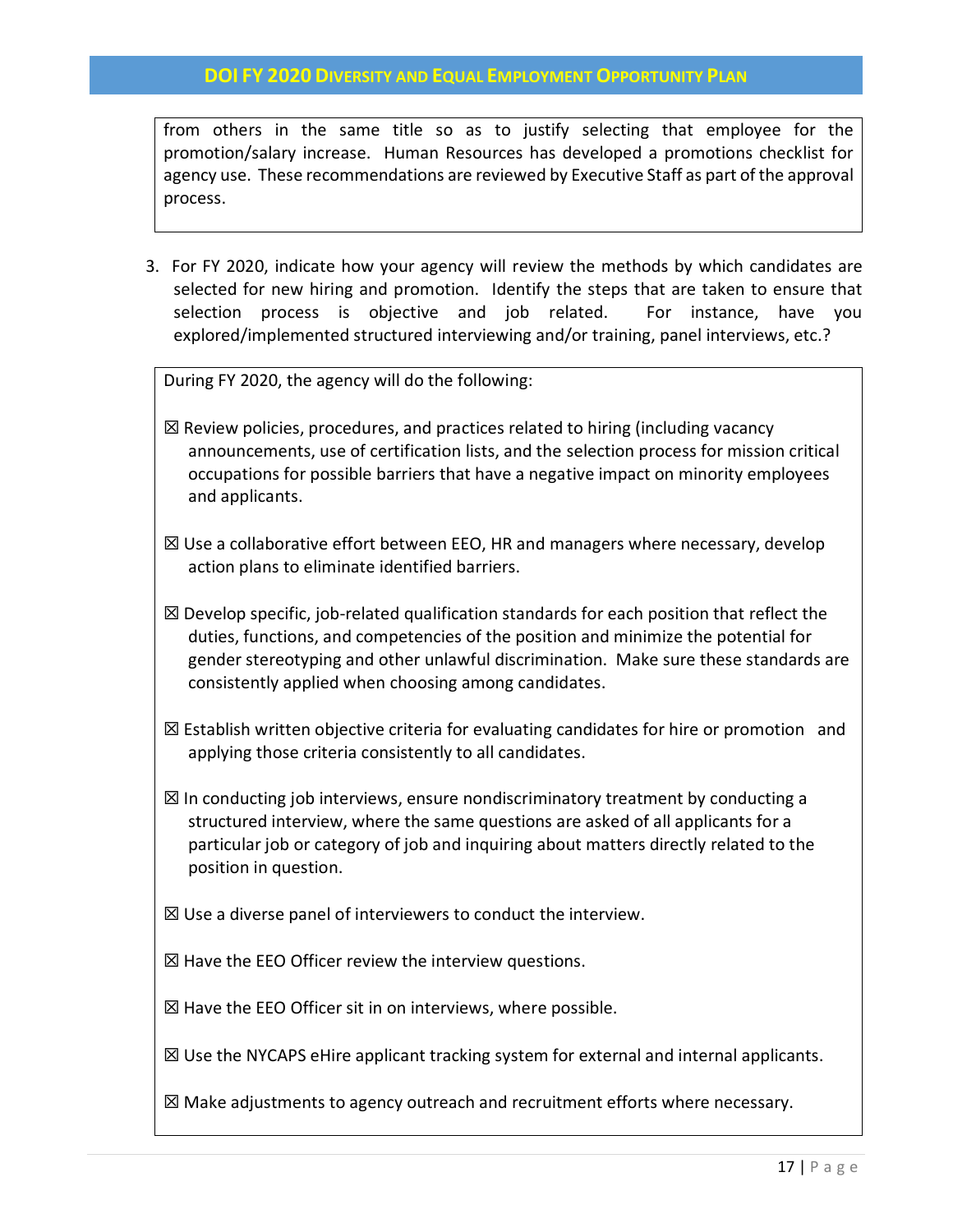☒ Monitor the results of action plans for any changes in the agency workforce including increases or decreases in applications of qualified applicants and selection rates.

*Additional Comments:* 

As part of this effort, the agency is working on centralizing the hiring process for line investigators and possibly other titles

- 4. For FY 2020, what steps will your agency take to review the positions filled through a civil service list?
	- A. Detail planned actions specific to review of title specification, job description, interview procedures, and selection procedures.
		- $\boxtimes$  Reach out to DCAS' Classification at 212-386-0344 to ensure that the job description and specification is current.
		- $\Box$  Review and develop specific, job-related qualification standards for each position that reflect the duties, functions, and competencies of the position and minimize the potential for gender stereotyping and other unlawful discrimination.
		- $\boxtimes$  Use structured interview, where the same questions are asked of all applicants for a particular job or category of job and inquiring about matters directly related to the position in question.
	- B. Discuss your current protocol for use of the NYCAPS Applicant Interview Log reports to identify applicants by gender and race/ethnicity.
		- ☒ The agency does not use the NYCAPS Applicant Interview Log Report.

 $\Box$  The agency will schedule orientation with NYCAPS Central.

- $\Box$  The agency will use the Applicant Interview Log Report to track applicant sources and identify the best sources of applicants.
- C. Discuss all planned steps taken to identify barriers to entry for positions and actions under consideration to address such barriers.
	- $\Box$  Identify at least two or three people from diverse gender and racial $\setminus$ ethnic backgrounds to conduct the interview.
- D. When identifying groups of subject matter experts to assist the DCAS test development team, please describe efforts that will be taken to select a diverse and inclusive group of individuals.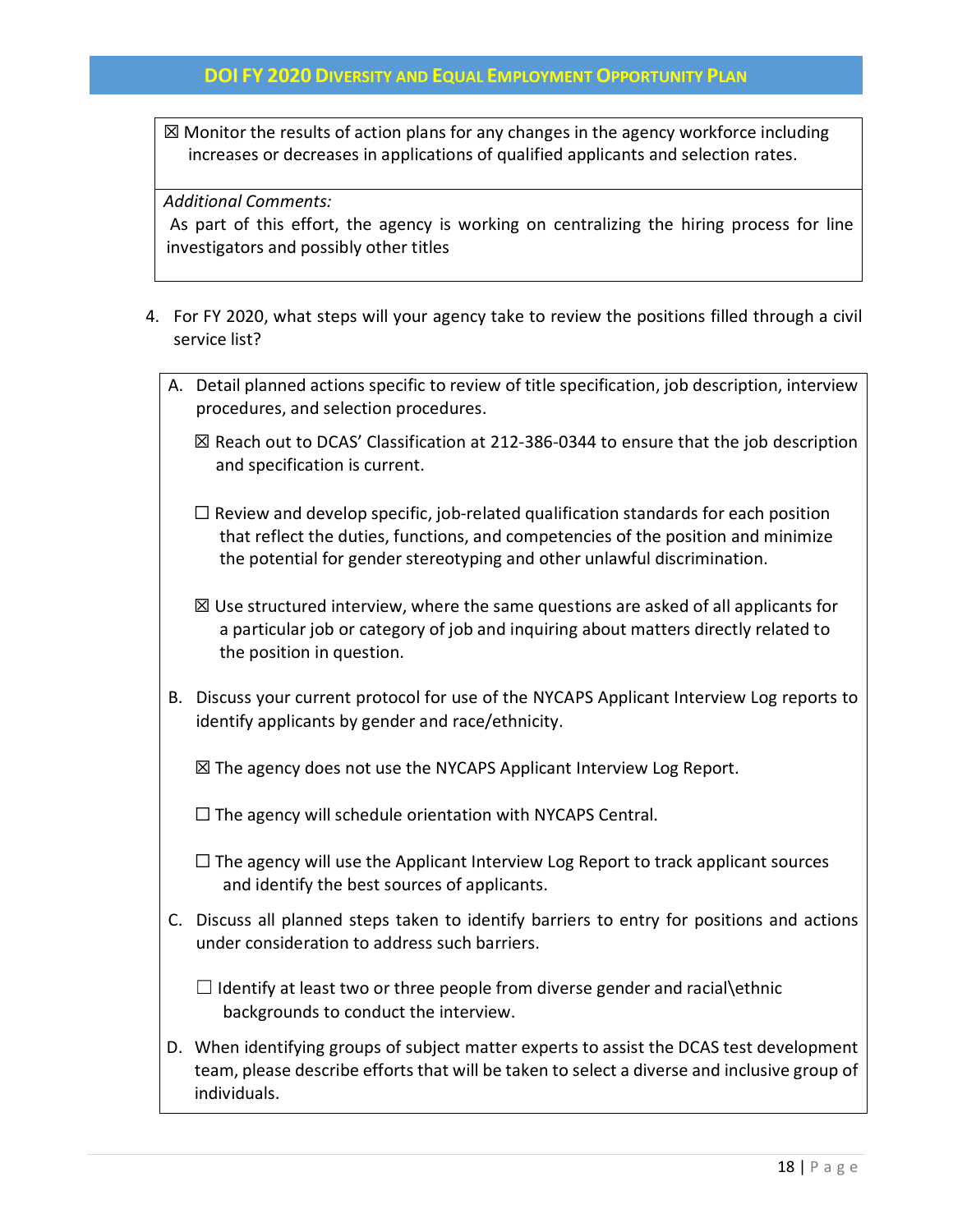- $\Box$  The agency will identify a diverse group of subject matter experts (e.g. race, gender, age, assignments location, etc.) when requested by DCAS.
- $\Box$  The agency will use objective job-related criteria to identify the subject matter experts who will participate in test development.
- $\Box$  The agency will make an effort to ensure different staff members are given the opportunity to participate in test development.

*Additional Comments:* 

Approximately ninety percent (90%) of DOI titles are Non-Competitive and Exempt, and therefore are not subject to selection from a Civil Service List. Note that DOI is not currently engaged in any test development as a result. Where the titles are Civil Service, for internal hires and for on-loan staff, we will be engaged in the measures indicated above.

Please note that with respect to the Post-Selection process, DOI currently has its own Interview Logs and does not use the NYCAPS eHire Interview Logs. We are in the process of evaluating whether the agency will make the shift to using the eHire Interview Logs in the future. The EEO Officer does review the EEO static NYCAPS report, which does list applicant sources.

5. Briefly detail which stages of selection involve your EEO Officer (pre- and post-selection).

In FY 2020, the agency EEO Officer will do the following:

## **PRE-SELECTION:**

- $\boxtimes$  Collaborate with the Director of Human Resources to ensure that an updated listing of sources for diverse applicants, including schools and professional organizations, is maintained.
- $\boxtimes$  Actively monitor agency job postings.
- $\boxtimes$  In collaboration with the Director of Human Resources, review interview questions to ensure that they are EEO-compliant, job-related, and required by business necessity.

 $\boxtimes$  Provide feedback to the hiring manager after the EEO Officer's assessment.

 $\boxtimes$  Assist the hiring manager if a reasonable accommodation is requested during the interview.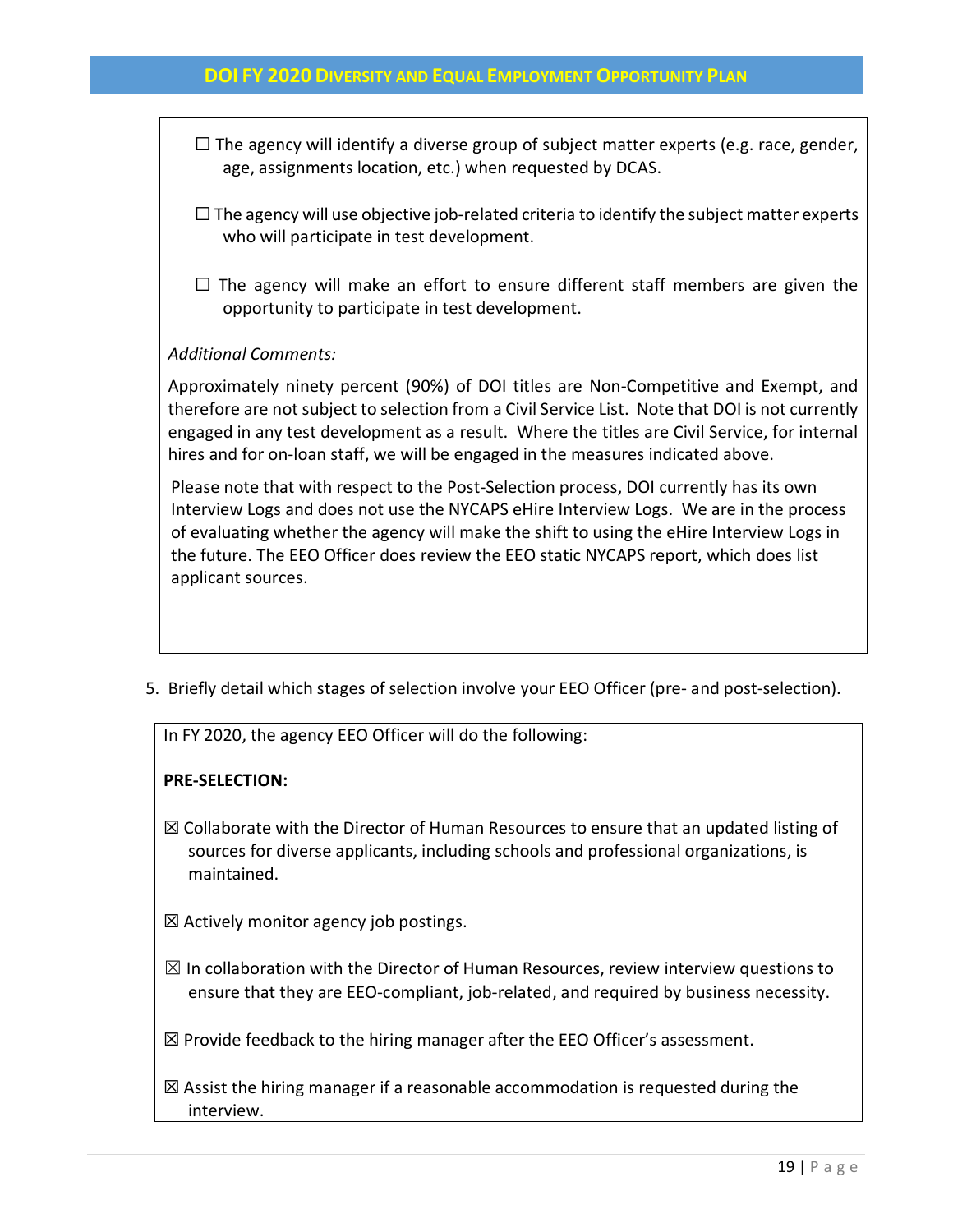| $\boxtimes$ May observe interviews when necessary, especially for underutilized job titles and/or<br>mid- and high-level discretionary positions.                                                                                                                                                                                                                                                                                                        |
|----------------------------------------------------------------------------------------------------------------------------------------------------------------------------------------------------------------------------------------------------------------------------------------------------------------------------------------------------------------------------------------------------------------------------------------------------------|
| $\Box$ Other:                                                                                                                                                                                                                                                                                                                                                                                                                                            |
| <b>POST-SELECTION:</b>                                                                                                                                                                                                                                                                                                                                                                                                                                   |
| $\boxtimes$ Periodically review candidate evaluation forms and conduct a job applicant analysis via<br>the NYCAPS eHire Applicant Interview Log reports to advise Human Resources of any<br>demographic trends and/or EEO concerns.                                                                                                                                                                                                                      |
| $\boxtimes$ Review hiring package for review and approval.                                                                                                                                                                                                                                                                                                                                                                                               |
| $\Box$ Other: __________________                                                                                                                                                                                                                                                                                                                                                                                                                         |
| <b>Additional Comments:</b>                                                                                                                                                                                                                                                                                                                                                                                                                              |
| The EEO Officer consults with the Human Resources unit to maintain an updated listing of<br>sources for diverse applicants, including schools and professional associations.<br>We<br>continuously revise and edit our listing based upon participation from<br>the<br>school/organization and candidates yielded due to DOI's outreach.                                                                                                                 |
| During a review of our quarterly CDEEO data, we examine the demographics for newly hired<br>employees and the way in which data impacts the overall agency demographics. If there is<br>any underutilization observed, then the agency makes a concerted effort to reach out to<br>organizations and other partners to increase a diverse applicant pool for future hiring. The<br>EEO Officer identifies underutilized demographics for open positions. |
| The EEO Officer reviews interview questionnaires and applicant logs. Moreover, the EEO<br>Officer actively monitors agency job postings for diverse, qualified applicants.                                                                                                                                                                                                                                                                               |
| Please note that with respect to the Post-Selection process, DOI currently has its own<br>Interview Logs and does not use the NYCAPS eHire Interview Logs. We are in the process<br>of evaluating whether the agency will make the shift to using the eHire Interview Logs in<br>the future.                                                                                                                                                             |
|                                                                                                                                                                                                                                                                                                                                                                                                                                                          |

6. During periods of layoffs, terminations and demotions due to legitimate business/operational reasons, what is your protocol for analyzing the impact of such actions based upon gender, race and age? It is most useful to conduct this analysis prior to finalizing the list of titles that will be impacted. Ensure that the agency Counsel and the Law Department are involved in the review.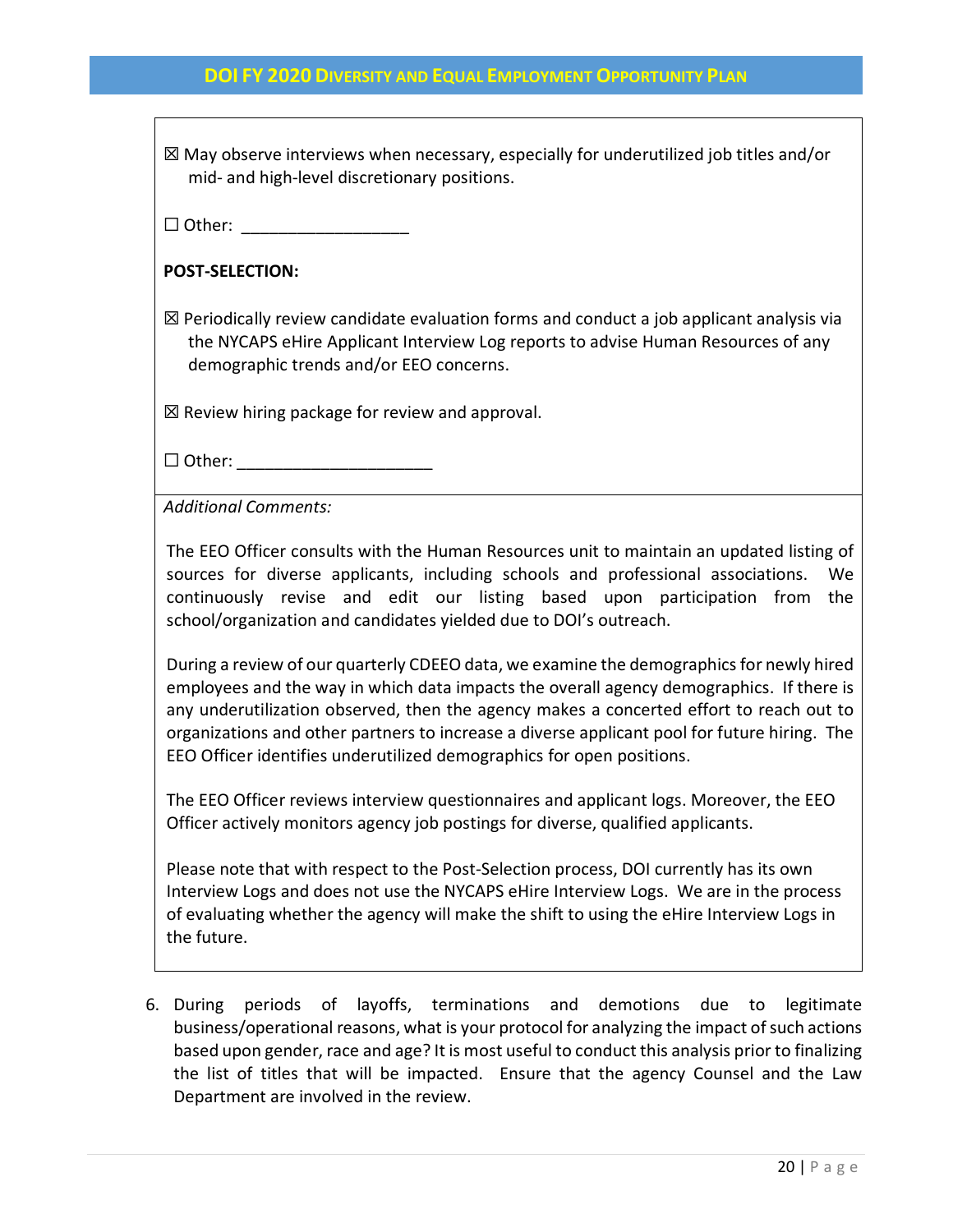- $\boxtimes$  The agency will use the DCAS Layoff procedure as guidance, should there be any layoffs, terminations and demotions due to legitimate business/operational reasons in FY 2020.
- $\boxtimes$  The agency will analyze the impact of layoffs or terminations on racial, gender and age groups.
- ☒ Where layoffs or terminations would have a disproportionate impact on any of these groups, the agency will document that the targeted titles or programs were selected based on objective criteria and justified by business necessity.
- ☒ The Agency Personnel Officer, EEO Officer and General Counsel will be involved in making layoff or termination decisions. It should be noted that layoffs must be conducted by seniority in compliance with civil service law (for competitive titles) and union contract (for non-competitive and labor class titles).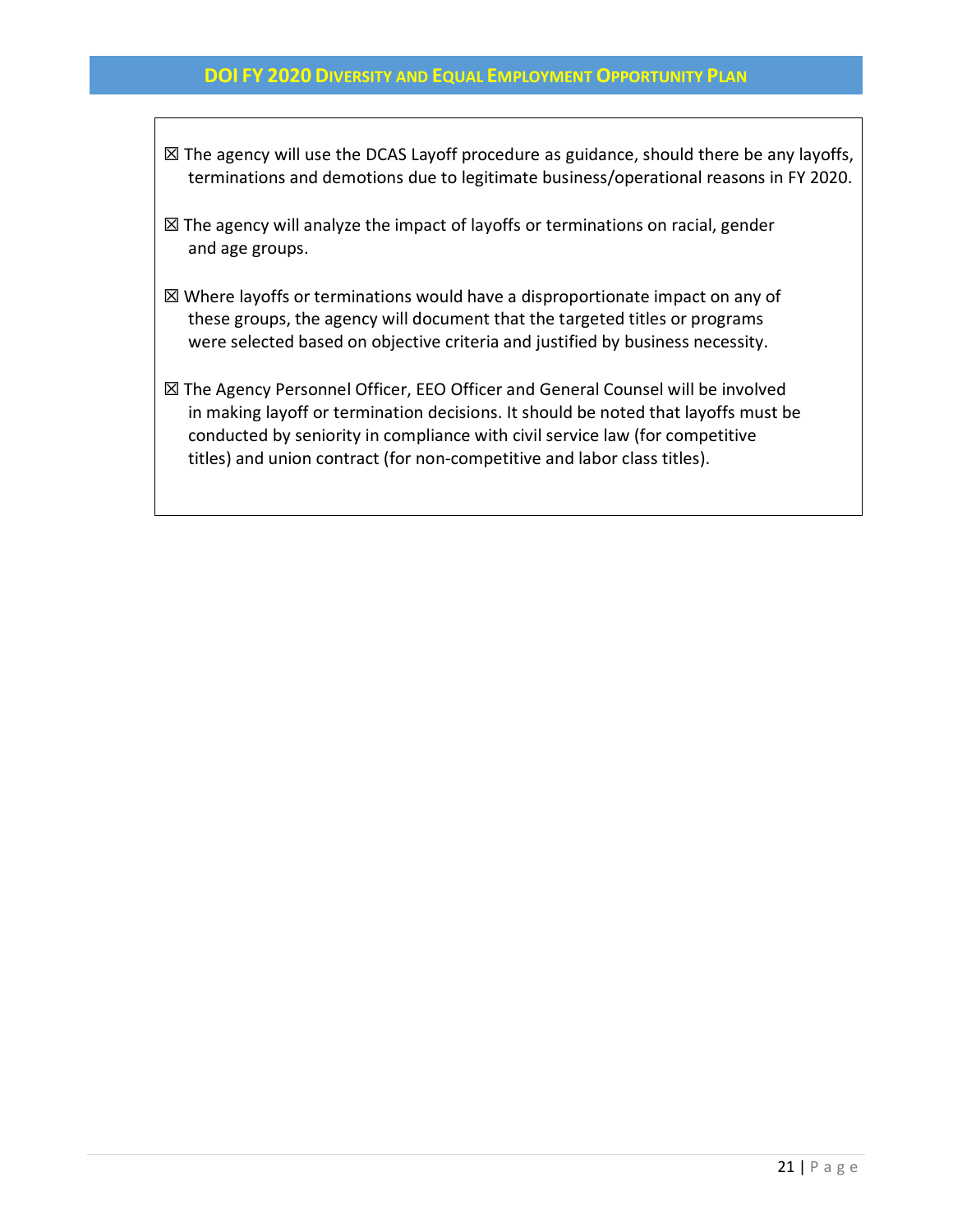## **VII. Training**

| <b>Training Topic</b>                                 | Type of Audience<br>(e.g. Front-Line Staff,                    | Target<br>Number of | Targeted<br>Dates |
|-------------------------------------------------------|----------------------------------------------------------------|---------------------|-------------------|
|                                                       | Managers, Supervisors, etc.)                                   | Participants        |                   |
| 1.<br><b>Hiring Practices</b>                         | Hiring Managers; Supervisors<br>involved in the hiring process | 40                  | <b>March 2020</b> |
| 2. Structured Interviewing<br>(interactive/classroom) | Hiring Managers; Supervisors<br>involved in the hiring process | 50                  | <b>March 2020</b> |
| 3.<br><b>Implicit Bias Training</b><br>(classroom)    | Agency-wide                                                    | 400                 | April 2020        |
| mandatory 2-<br>4. EEO (live)-<br>year requirement    | Agency-wide                                                    | 400                 | May 2020          |
| EEO (classroom)<br>5.                                 | As corrective action as needed                                 | tbd                 | ongoing           |
| Everybody Matters (D&I)<br>6.                         | As corrective action as needed                                 | tbd                 | ongoing           |

## **VIII. Reasonable Accommodation**

Please indicate the actions your agency will take to ensure that the process of reviewing reasonable accommodation requests is compliant with the EEO Policy as well as the applicable federal, state, and local laws. Additionally, please detail any best practices currently implemented in this area. Lastly, please describe your current appeal protocol.

- ☒ Managers, supervisors, human resources personnel and discipline personnel are required to report to the EEO Office any reasonable accommodation requests and needs that are received, observed, learned about or suspected, so that the EEO Office may facilitate discussions, research appropriate accommodations, and assist with the resolution of the matter.
- $\boxtimes$  The agency provides reasonable accommodation for disability, religion, victims of domestic violence, sex offense and stalking, pregnancy, childbirth or a related medical condition.
- $\boxtimes$  The agency grants or denies request 30 days after submission or as soon as possible.
- $\boxtimes$  The agency head or designee<sup>[1](#page-21-0)</sup> must review and grant or deny the appeal fifteen (15) days after submission of appeal.

<span id="page-21-0"></span> <sup>1</sup> EEO Officer and General Counsel should **NOT** be appointed as agency head designee. Note conflict of interest, i.e., that in the case of an external challenge to the denial of a reasonable accommodation, the agency's GC would be tasked with defending the agency against a decision in which that office was a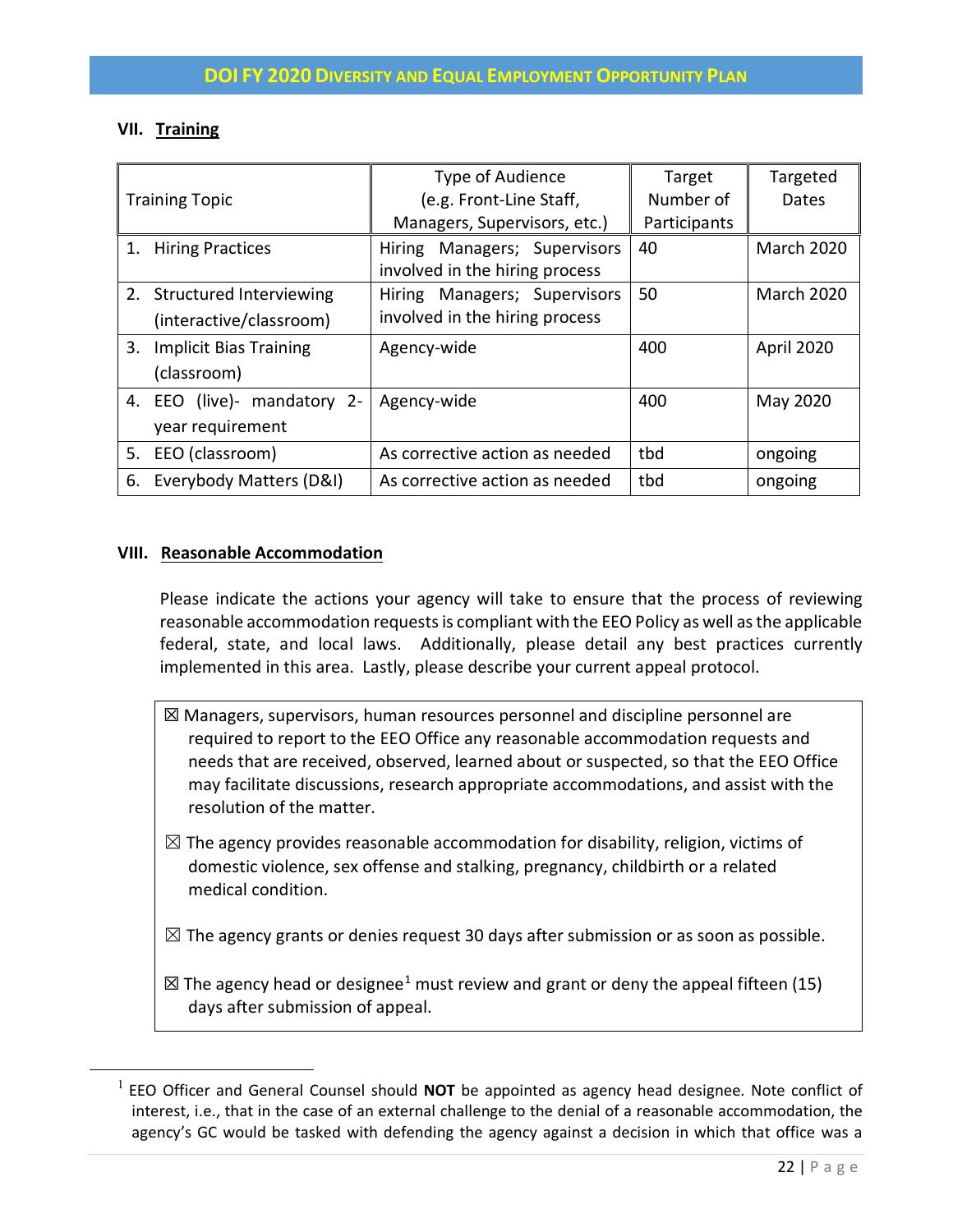☒ The agency follows the City's Reasonable Accommodation Procedure.

 $\boxtimes$  The agency will input the Reasonable Accommodation activity on the DCAS Citywide Complaint and Reasonable Accommodation Tracking System and update the information as they occur.

 $\boxtimes$  The agency analyzes the reasonable accommodation data made at the agency.

Describe procedures and speed of resolution. Does the agency analyze statistics with regard to volume, trends, and speed of disposition of EEO complaints and reasonable accommodation requests and appeals?

The Disability Rights Coordinator and other EEO staff communicate with the requestor and (where warranted) the supervisor to assess the reasonable accommodation request to make a determination whether the accommodation is needed, and if needed, whether the accommodation would be effective, and if effective, whether providing the reasonable accommodation would impose an undue hardship on the agency.

Generally, the requests are resolved within one to two weeks after the request is made. If the reasonable accommodation request is equipment-related and supported by medical documentation and gives the employee the ability to perform his/her required tasks and the agency can afford it, the Disability Rights Coordinator obtains the equipment through the agency procurement process. If the reasonable accommodation involves a request for a personnel action (such as leave, modified or part-time schedules, modified workplace, or reassignment), the Americans with Disabilities Act ("ADA") and the Family and Medical Leave Act ("FMLA") is reviewed as are the employee's current position, the needs of the agency, and the impact on the agency.

After the possible accommodations have been explored, the employee receives written notification of the request approval or denial. Where the request is denied, the letter includes the fact that the employee may file an appeal with the Commissioner. Within ten (10) business days of the receipt of an appeal, the Commissioner or her designee, reviews and evaluates the reasonableness of the employee's request, consults with the employee and EEO Officer and other representatives that the Commissioner deems necessary, and/or consults with Office of Citywide EEO or the Law Department. Within fifteen (15) business days of the receipt of the appeal, the Commissioner issues a written determination and, if granted, the EEO Officer monitors implementation of the reasonable accommodation.

decision maker on appeal. Refer to the revised Guidelines indicating that neither the EEO Officer nor GC may serve as the agency head's designee found at:

 $\overline{a}$ 

[http://extranet.dcas.nycnet/eeo/diversityeeo/media/19647/reasonable-accommodation-procedural](http://extranet.dcas.nycnet/eeo/diversityeeo/media/19647/reasonable-accommodation-procedural-guidelines-lc-12116.pdf)[guidelines-lc-12116.pdf](http://extranet.dcas.nycnet/eeo/diversityeeo/media/19647/reasonable-accommodation-procedural-guidelines-lc-12116.pdf) (p17).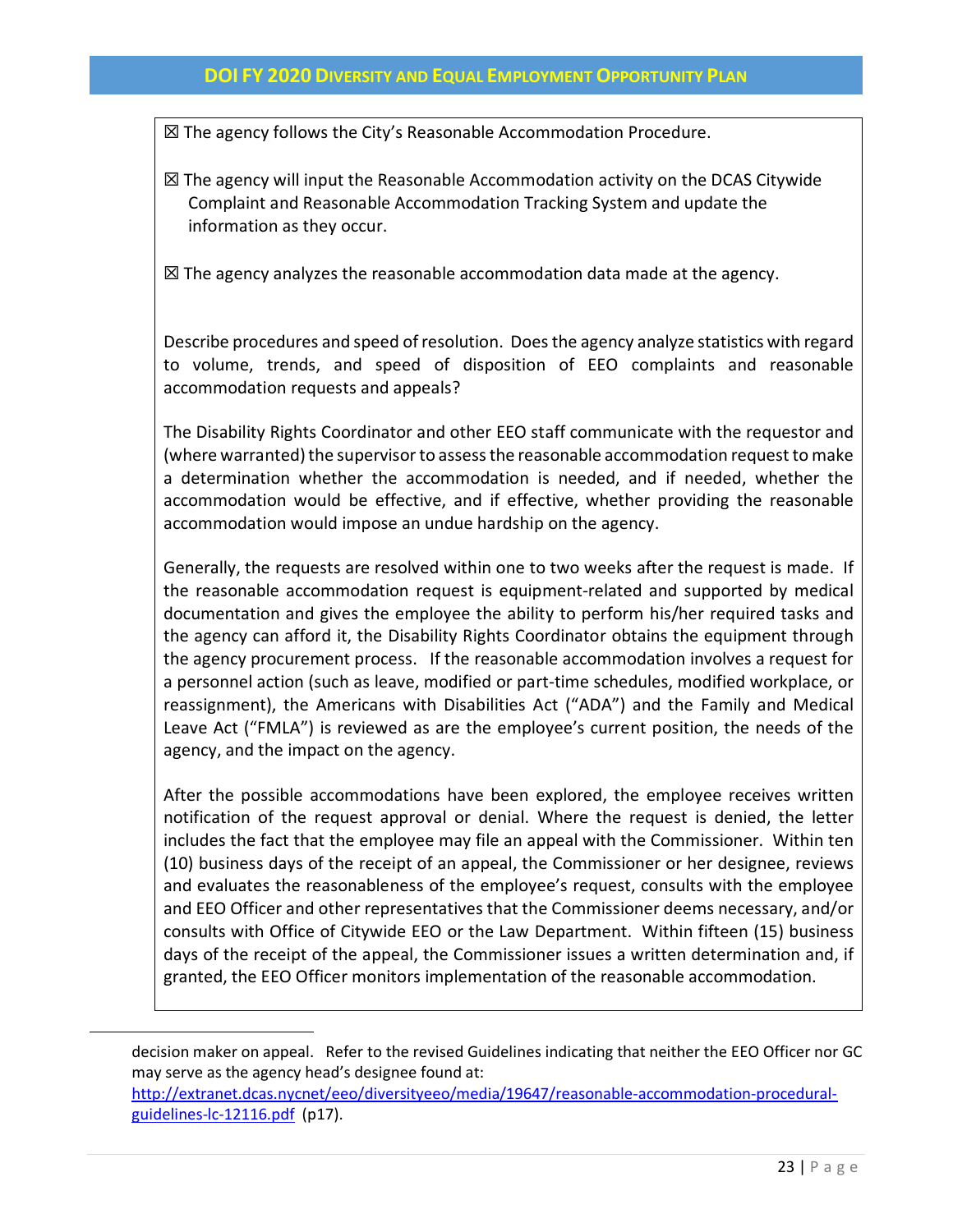The agency stays abreast of the EEO policy and NYC Human Rights Law and all other applicable rules and regulations regarding reasonable accommodations for disability, religion, victims of domestic violence, sex offense and stalking, pregnancy, childbirth and pregnancy related medical conditions.

## **IX. Compliance and Implementation of Requirements Under Executive Orders and Local Laws**

## **A. Executive Order 16: Training on Transgender Diversity and Inclusion**

Under Executive Order No. 16 of 2016, the agency must provide supervisory and front-line staff training approved by DCAS on transgender diversity and inclusion. Pursuant to Executive Order No. 16, the training must be provided to all newly hired supervisory and managerial employees and line staff whose work tasks involve contact with the public.

- $\boxtimes$  The agency plans to train all new employees within 30 days of start date.
- $\boxtimes$  All the front-line supervisors, managers and employees will be re-trained during FY 2020.
- $\Box$  All managers\supervisors will be trained by March 7, 2021.
- $\Box$  All front-line employees will be trained by March 7, 2020.

| <b>Training Topic</b>                                   | Type of Audience        | Target<br>Number of<br>Participants | Targeted<br>Dates |
|---------------------------------------------------------|-------------------------|-------------------------------------|-------------------|
| lgbTq – Power of Inclusion<br>(classroom)- as needed as | <b>Supervisors</b>      | tbd                                 | ongoing           |
| part of corrective action                               | <b>Front Line Staff</b> | tbd                                 | ongoing           |
| IgbTq – Power of Inclusion<br>(e-learning)              | Supervisors             | 80                                  | April 2020        |
|                                                         | <b>Front Line Staff</b> | 320                                 | April 2020        |

 $\boxtimes$  The agency will ensure that the Transgender Restroom Access notice/poster is posted where required, e.g., on bulletin boards, near restrooms and, in digital form, where other EEO notices and announcements can be found*.*

*Additional Comments:*

We will incorporate information about taking the Computer Based Training (CBT) as part of the onboarding process.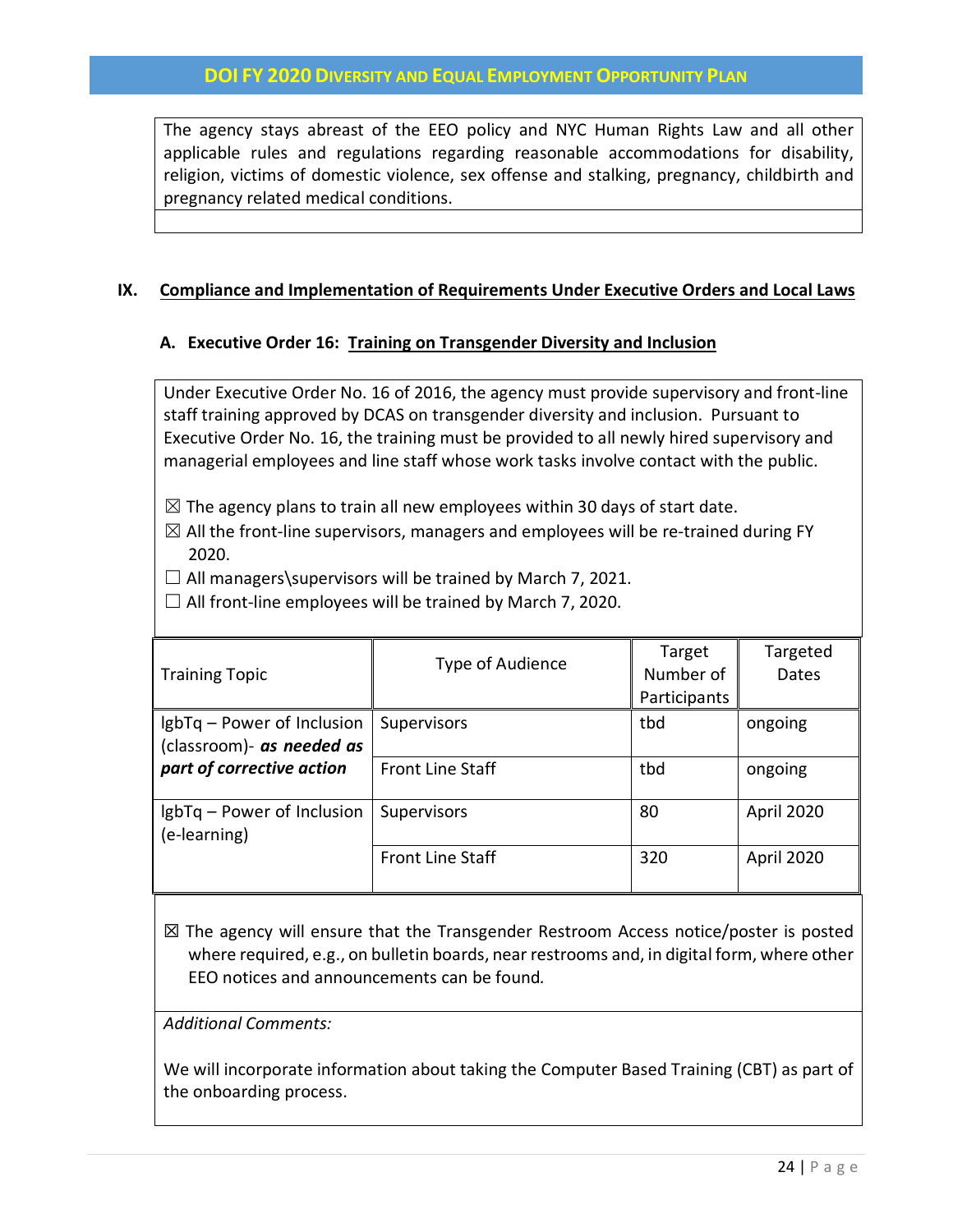## **B. Executive Order 21 (2016): Prohibition on Inquiry regarding Job Applicant's Pay History**

- $\square$  The agency will review its practices (including application and interview forms) with regards to prohibition on inquiry regarding pay history.
- $\boxtimes$  All personnel involved in job interviews will be required to go through Structured Interview and Unconscious Bias Training.

*Additional Comments:*

Shortly after the EO went into effect, the agency reviewed its recruitment and hiring to determine whether salary was requested at any time in the process. Based on this review, the agency removed salary information (regarding the candidate's previous salary) from the Personnel Action Request (PAR) form. The PAR is completed by the hiring manager during the time candidate offers are being made. The agency also informed managers of the EO's mandates and directed hiring managers not to request previous salary information.

## **C. Local Law 92 (2018): Annual Sexual Harassment Prevention training**

| $\boxtimes$ The agency plans to train all new employees on Sexual Harassment Prevention within 30<br>days of start date. Current employees will be trained annually. |                   |                             |                   |
|----------------------------------------------------------------------------------------------------------------------------------------------------------------------|-------------------|-----------------------------|-------------------|
| <b>Training Topic</b>                                                                                                                                                | Type of Audience  | Target # of<br>participants | Targeted<br>Dates |
| 1. Sexual Harassment<br>Prevention<br>(classroom)                                                                                                                    | Corrective action | As necessary                |                   |
| 2. Sexual Harassment<br>Prevention<br>(e-learning)                                                                                                                   | Agency-wide       | 400                         | November<br>2019  |

## *Additional Comments:*

The agency's first cycle completion rate is 99%. We are following the same process for communicating with staff and their managers regarding the importance of completing the training in a timely manner. We have incorporated information about taking the Computer Based Training (CBT) as part of the onboarding process.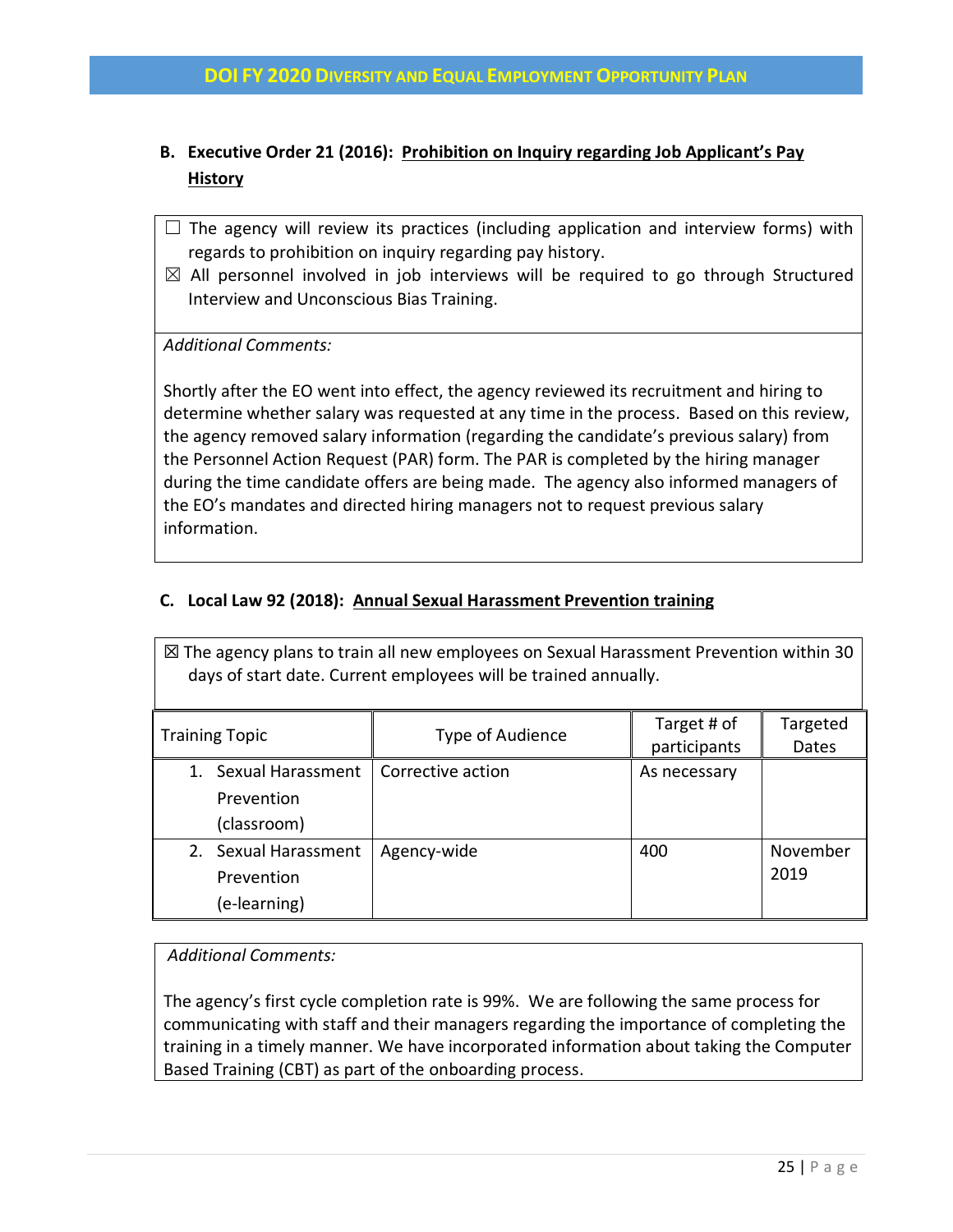## **D. Local Law 93 (2018): Risk Assessment Survey & Initiatives to reduce/minimize risk of sexual harassment.**

Please provide a summary of agency initiatives to address the risk of sexual harassment and devise responsive strategies to minimize such risk. Please refer to the risk assessment survey conducted in 2018 and indicate if the initiatives were completed or are continuing.

|                                      | Initiative(s)                                             | Who is                             | Timeframe\Timeline    |
|--------------------------------------|-----------------------------------------------------------|------------------------------------|-----------------------|
|                                      |                                                           | <b>Responsible for</b>             |                       |
|                                      |                                                           | implementing<br>the initiative(s)? |                       |
| <b>Risk 1</b>                        | The diversity of our staff may                            | Human                              |                       |
| Homogenous                           | be achieved through broadly                               | Resources, EEO                     | Ongoing $\boxtimes$   |
| Workplace                            | distributing our job postings                             | Officer, Hiring                    | Completed $\Box$      |
|                                      | to staff (including a directive                           | managers                           |                       |
|                                      | to senior staff to think of                               |                                    |                       |
|                                      | diverse candidates) and                                   |                                    |                       |
|                                      | minority organizations,                                   |                                    |                       |
|                                      | among other measures.                                     |                                    |                       |
| <b>Risk 2</b>                        | To address perceived cultural                             | Human                              | Ongoing $\boxtimes$   |
| <b>Cultural and</b>                  | differences, we could                                     | Resources, EEO                     |                       |
| Language<br><b>Differences</b>       | embrace them through                                      | Officer                            | Completed             |
| in the                               | awareness events (i.e. a                                  |                                    |                       |
| workplace                            | multicultural potluck,<br>recognizing cultural and        |                                    |                       |
|                                      | religious holidays throughout                             |                                    |                       |
|                                      | the year).                                                |                                    |                       |
|                                      |                                                           |                                    |                       |
| <b>Risk 3</b>                        | In order to decrease feelings                             | <b>Human Resources</b>             | Ongoing $\boxtimes$   |
| <b>Workplaces</b>                    | of power disparity, managers                              |                                    |                       |
| with<br><b>Significant</b>           | should be encouraged to<br>maintain an open-door policy.  |                                    | Completed             |
| <b>Power</b>                         |                                                           |                                    |                       |
| <b>Disparities</b>                   |                                                           |                                    |                       |
|                                      |                                                           |                                    |                       |
| Risk 4                               | In order to mitigate feelings                             | EEO Officer and                    | Ongoing $\boxtimes$   |
| <b>Isolated</b><br><b>Workplaces</b> | of isolation in our more<br>remote offices, EEO staff can | staff                              |                       |
|                                      | visit each site periodically.                             |                                    | The move to 180       |
|                                      | Additionally, DOI is in the                               |                                    | Maiden Lane           |
|                                      | process of consolidating its                              |                                    | Completed $\boxtimes$ |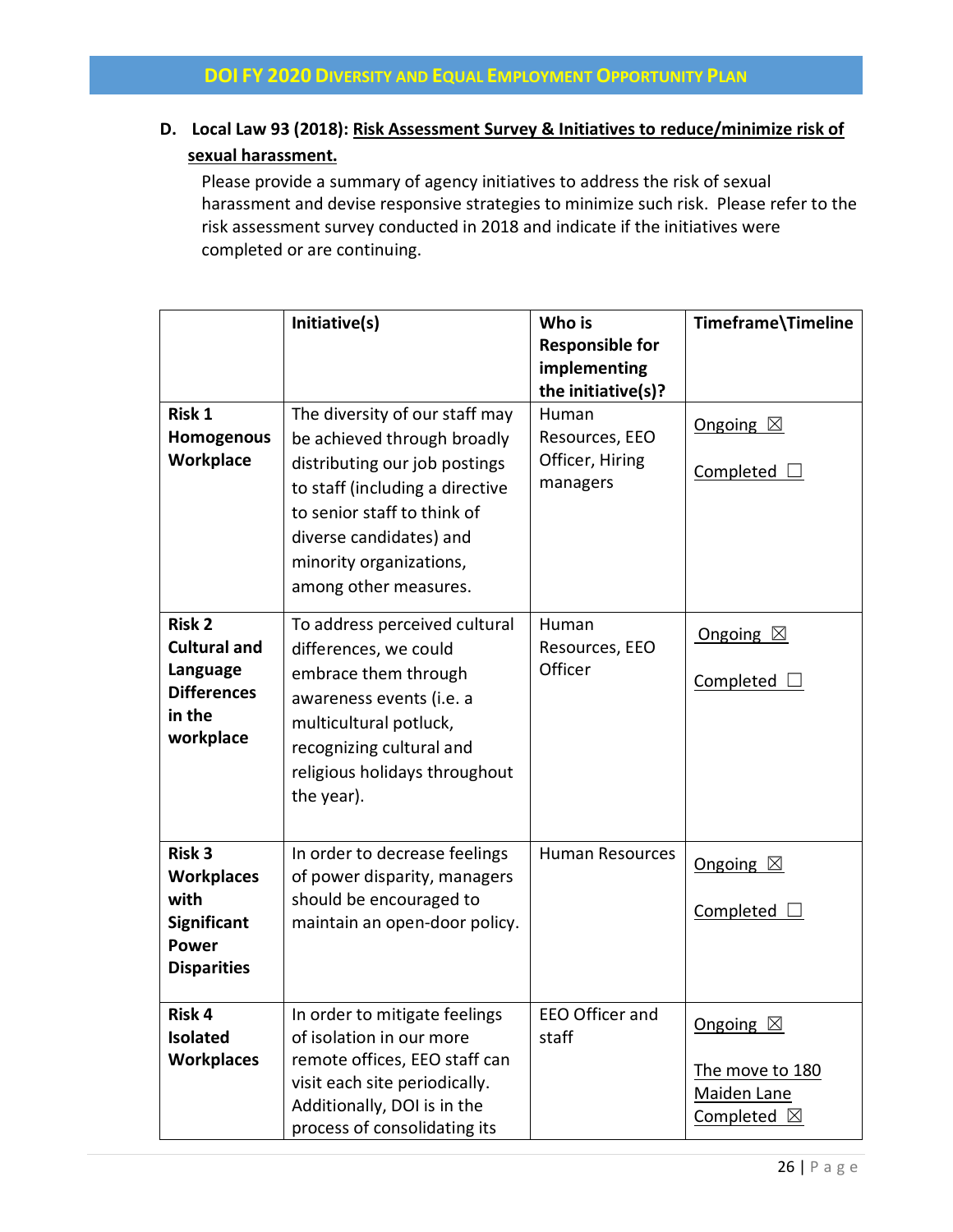|                                                            | offices into 180 Maiden Lane<br>so that should mitigate this<br>issue as well. |                                                         |
|------------------------------------------------------------|--------------------------------------------------------------------------------|---------------------------------------------------------|
| <b>Risk 5</b><br><b>Decentralized</b><br><b>Workplaces</b> | Same as above                                                                  | Ongoing $\boxtimes$                                     |
|                                                            |                                                                                | The move to 180<br>Maiden Lane<br>Completed $\boxtimes$ |

#### **Other Findings:**

Please note that our risk assessment did not indicate that there are any active risk factors findings, however, we are engaging in the above in an abundance of caution.

## **Education and Training:**

1. Education and training are important tools. As part of orientation, staff have a brief live EEO training that includes education regarding the identification of sexually harassing behavior. We also emphasis that staff should report observed behavior and consult with EEO staff even where the employee is uncertain. Additionally, we will encourage managers and other staff to become educated with respect to implicit bias and cultural awareness.

## **E. Local Law 97 (2018): Annual Sexual Harassment Reporting**

- ☒ The agency will input the sexual harassment Complaint Data on the DCAS Citywide Complaint Tracking System, contemporaneously update the information, and affirm the data in a timely manner when requested by DCAS.
- ☒ The agency will input **all types of complaints** in the Complaint Data on the DCAS Citywide Complaint Tracking System, contemporaneously update the information, and affirm the data in a timely manner when requested by DCAS.

 $\boxtimes$  The agency will ensure that complaints are closed within 90 days.

*Additional Comments:*

## **F. Local Law 101 (2018): Climate Survey**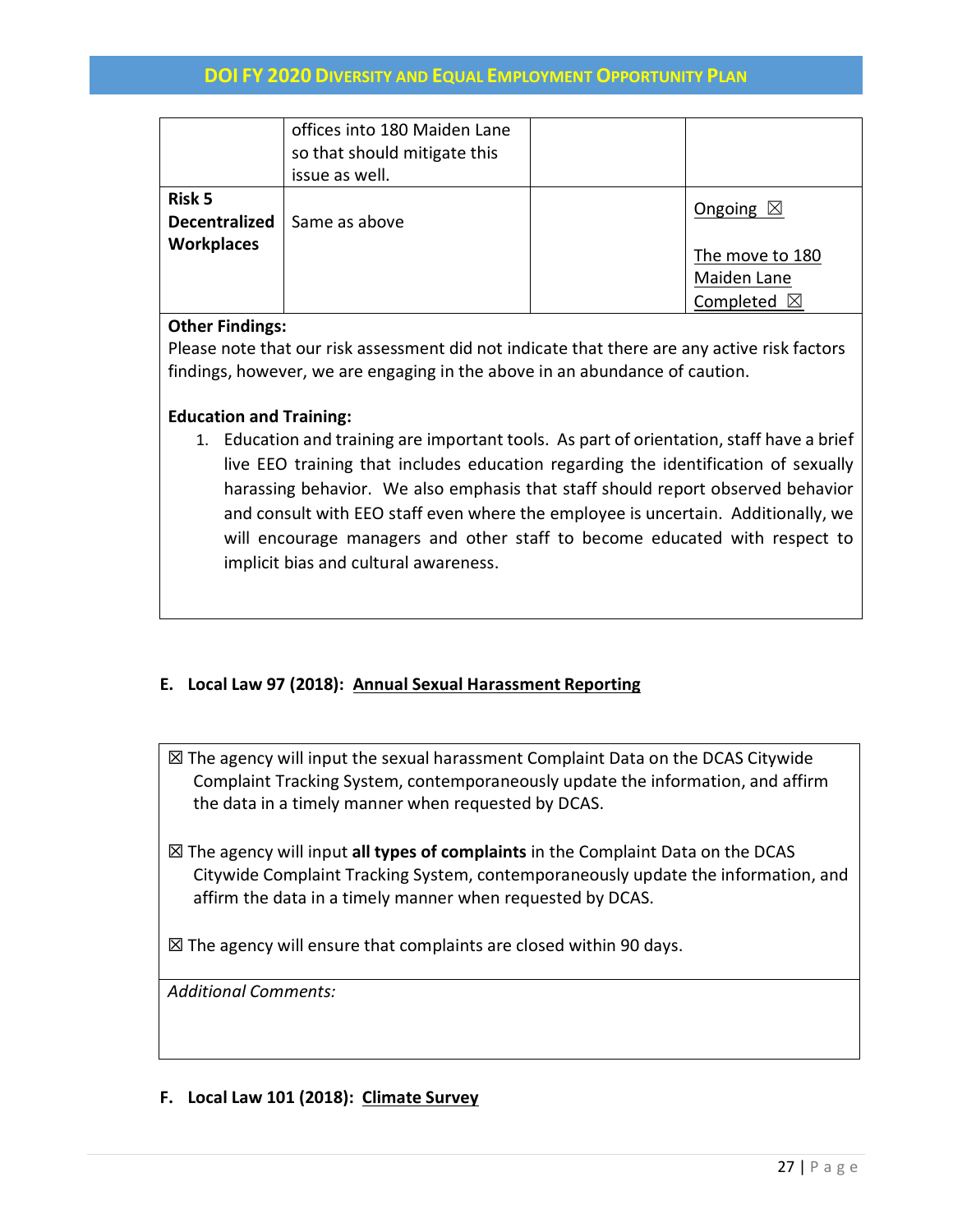Describe how additional insights gained from the analysis of the citywide Climate Survey will influence your agency workforce/workplace/community initiatives.

The agency, in collaboration with DCAS, has conducted a climate survey and:

 $\boxtimes$  analyze results of the response data sent by DCAS.

 $\boxtimes$  implement the following initiatives to address concerns raised in the Climate Survey: 1. increased employees' familiarity with the EEO complaint process at the start of their employment (i.e., onboarding) and throughout their tenure. This will contribute to reducing the risk of experiencing discrimination and sexual harassment; and

2. reviewed the EEO complaint process and incorporate DCAS Office of Equity and Inclusion best practices.

 $\boxtimes$  The agency will provide a report to DCAS on the above initiatives by January 31, 2020.

[NOTE: DCAS is mandated to submit a report on Action Plan to the Mayor and the Speaker of the Council].

*Additional Comments:*

#### **X. Audits and Corrective Measures:**

Please choose the statement that applies to your agency.

 $\Box$  The agency is NOT involved in an audit conducted by NYC EEPC or another governmental agency specific to our EEO practices.

 $\boxtimes$  The agency is currently being audited or preparing responses to a 2020 audit conducted by NYC EEPC specific to our EEO practices. If warranted and depending of the timing of such matters, upon forwarding our responses to the recommendations issued by the EEPC, the agency will submit to OCEI an amendment letter, which shall amend the agency plan for FY 2020 to include and implement EEPC recommendations that will be implemented during the fiscal year.

 $\Box$  The agency is subject to any other oversight or review by a federal, state or city civil rights agency [please specify [1].

Attach a copy of the document setting out the oversight parameters and the agency's most recent report to the oversight agency.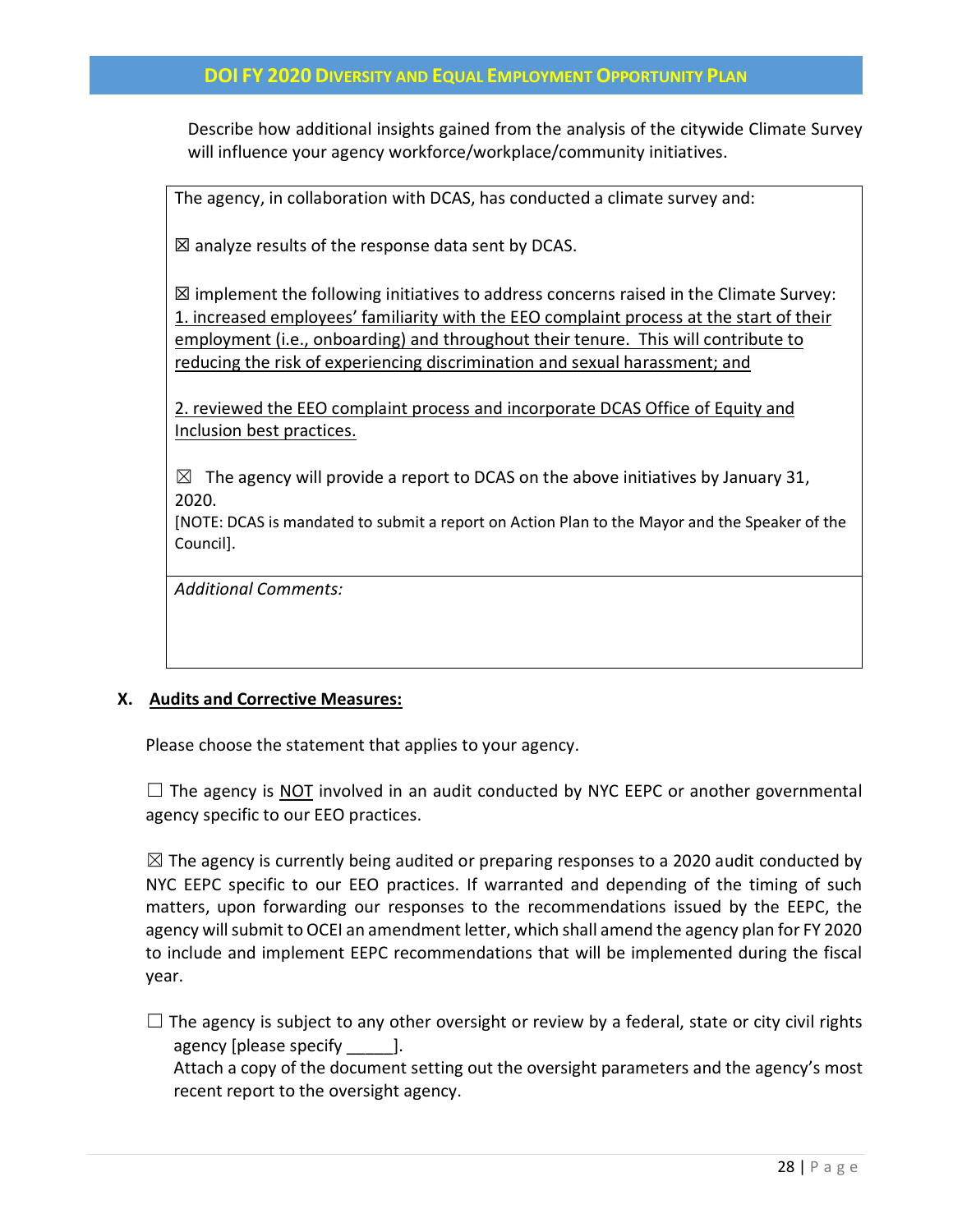□ The agency was involved in an audit conducted by the EEPC or **[** another **governmental agency – please specify]** specific to our EEO practices. This agency will continue/be required to implement measures during the year that this plan is in effect (please attach a copy of the audit findings.)

**Note: Final Agency Head's signature and date should be set only after you receive DCAS' approval of the plan.** 

*MARGARET GARNETT*

Print Name of Agency Head

Margaret Garnett

Signature of Agency Head

Date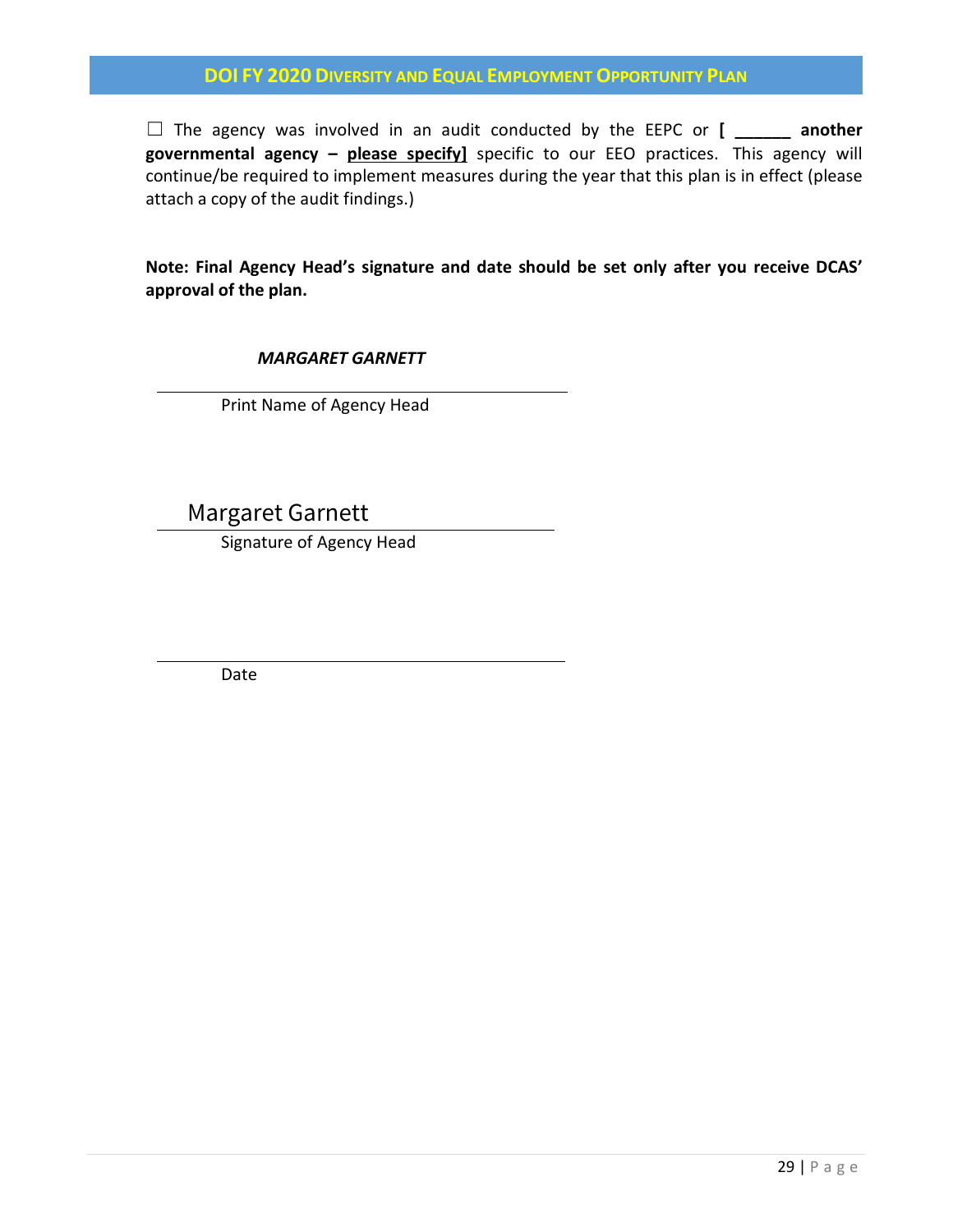## **APPENDIX**

#### Contact Information

Please provide contact information (name, title, office address, telephone number and e-mail address) for the following individuals at your agency:

- 1. Agency EEO Officer **Chantal Senatus** Deputy General Counsel 180 Maiden Lane, 24<sup>th</sup> Floor (212) 825-5928 [csenatus@doi.nyc.gov](mailto:csenatus@doi.nyc.gov)
- 2. Agency Chief Diversity & Inclusion Officer None Designated
- 3. ADA Coordinator **Shayvonne Nathaniel** Director, Human Resources 180 Maiden Lane, 20<sup>th</sup> Floor (212) 825-5939 [snathaniel@doi.nyc.gov](mailto:snathaniel@doi.nyc.gov)
- 4. Disability Rights Coordinator **Shayvonne Nathaniel**
- 5. Disability Services Facilitator **Mark McGuigan** Executive Director, Facilities Management 180 Maiden Lane, 16<sup>th</sup> Floor (212) 825-5974 [mmguigan@doi.nyc.gov](mailto:mmguigan@doi.nyc.gov)
- 6. 55-a Coordinator **Shayvonne Nathaniel**
- 7. Career Counselor **Shayvonne Nathaniel**

*(cont.')*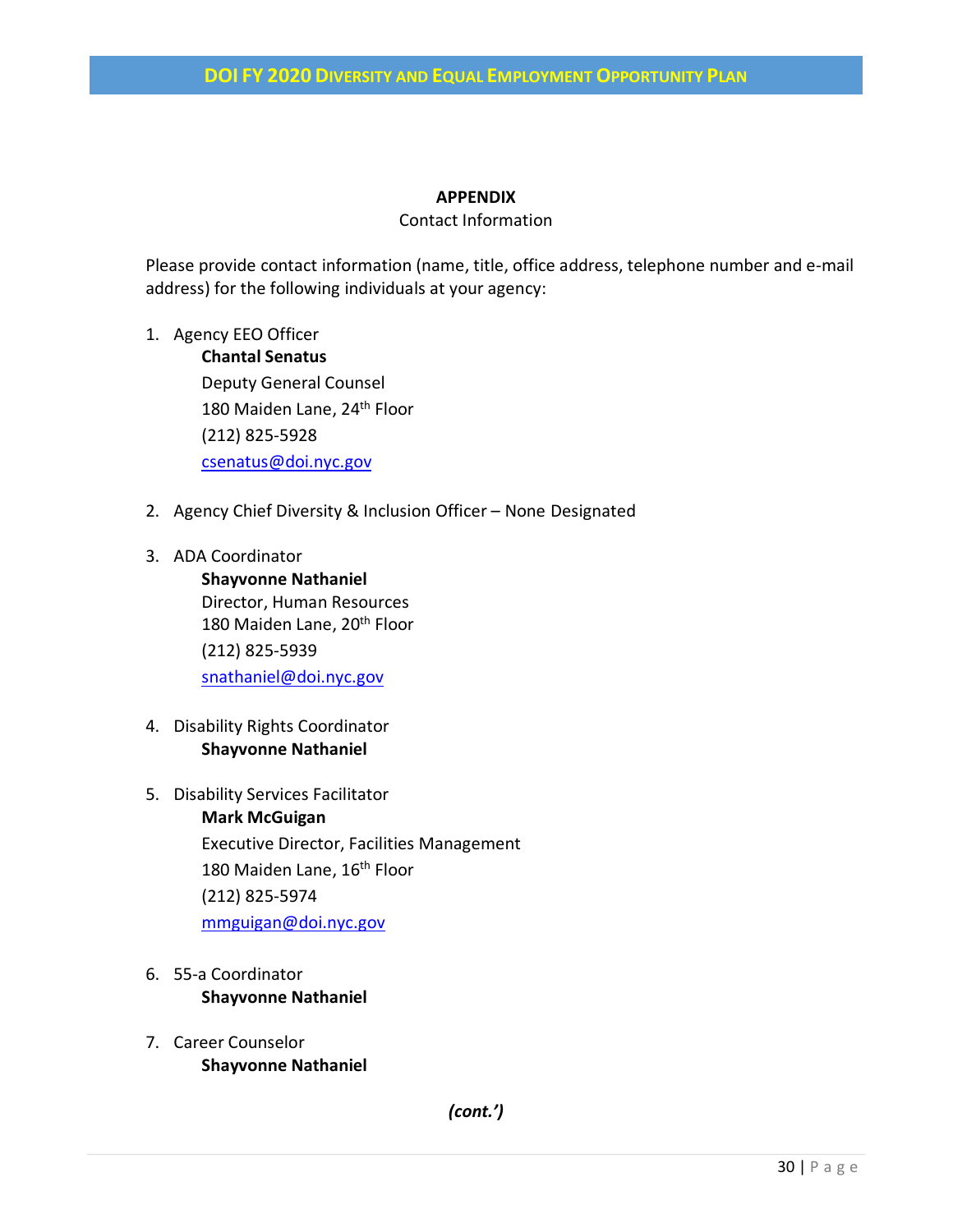8. Training Liaison(s)

**Laura Bowman** Director of Training 180 Maiden Lane, 23rd Floor (212) 825-2469 [LBowman@doi.nyc.gov](mailto:LBowman@doi.nyc.gov)

## **Debra Montefinese (DCAS training coordinator)**

Director, Statistical Analysis 180 Maiden Lane, 20<sup>th</sup> Floor 212-825-2805 [dmontefinese@doi.nyc.gov](mailto:dmontefinese@doi.nyc.gov)

## **Chantal Senatus (EEO in-house training) EEO Officer**

Signature: *[Margaret Garnett](https://na2.documents.adobe.com/verifier?tx=CBJCHBCAABAAmnj0dEgK3V2pMJ9_3pq_4zl2yJPhz6a2)* 

**Email:** mgarnett@doi.nyc.gov